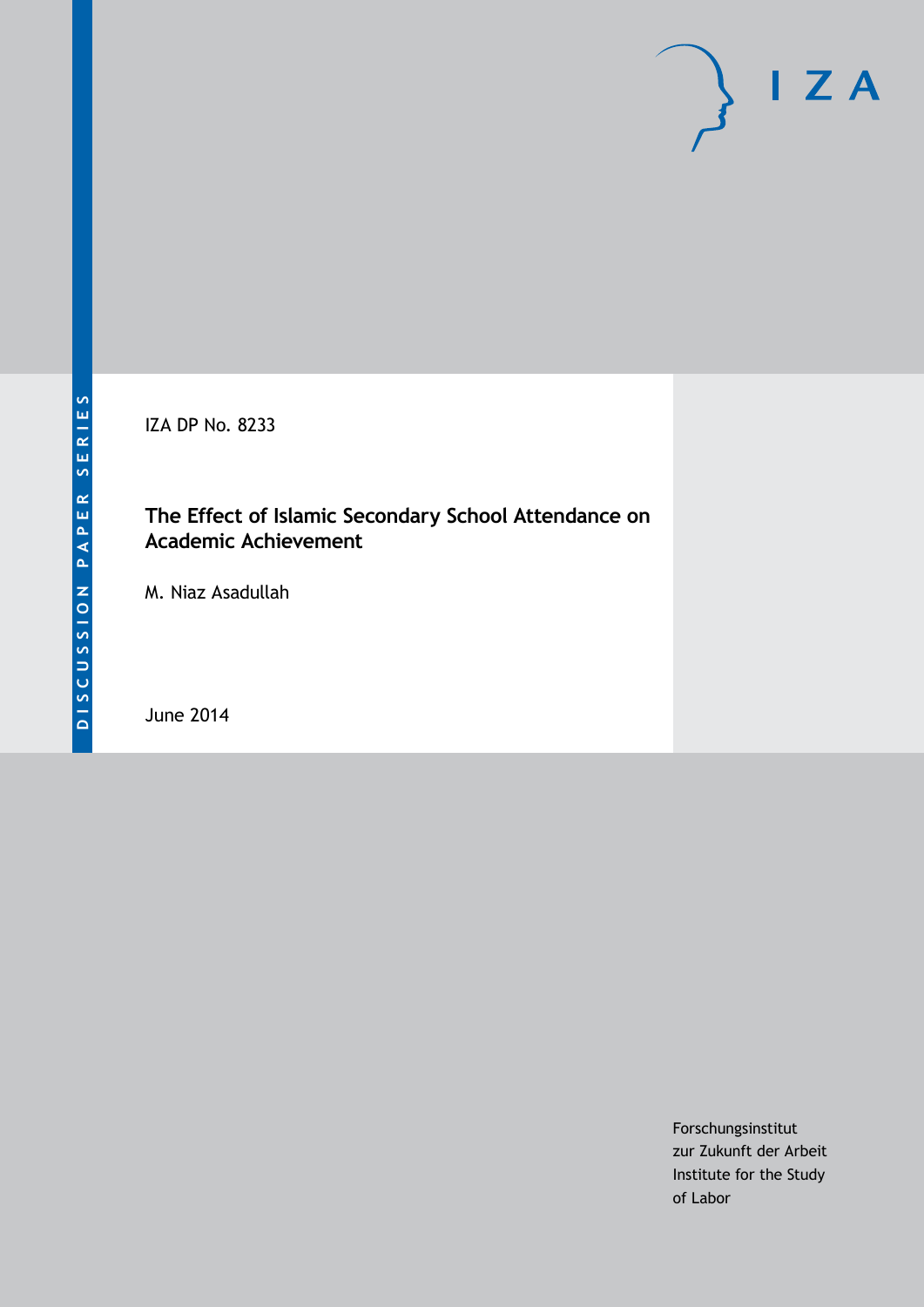# **The Effect of Islamic Secondary School Attendance on Academic Achievement**

**M. Niaz Asadullah**

*University of Malaya, University of Reading, SKOPE, University of Oxford and IZA*

### Discussion Paper No. 8233 June 2014

IZA

P.O. Box 7240 53072 Bonn **Germany** 

Phone: +49-228-3894-0 Fax: +49-228-3894-180 E-mail: [iza@iza.org](mailto:iza@iza.org)

Any opinions expressed here are those of the author(s) and not those of IZA. Research published in this series may include views on policy, but the institute itself takes no institutional policy positions. The IZA research network is committed to the IZA Guiding Principles of Research Integrity.

The Institute for the Study of Labor (IZA) in Bonn is a local and virtual international research center and a place of communication between science, politics and business. IZA is an independent nonprofit organization supported by Deutsche Post Foundation. The center is associated with the University of Bonn and offers a stimulating research environment through its international network, workshops and conferences, data service, project support, research visits and doctoral program. IZA engages in (i) original and internationally competitive research in all fields of labor economics, (ii) development of policy concepts, and (iii) dissemination of research results and concepts to the interested public.

<span id="page-1-0"></span>IZA Discussion Papers often represent preliminary work and are circulated to encourage discussion. Citation of such a paper should account for its provisional character. A revised version may be available directly from the author.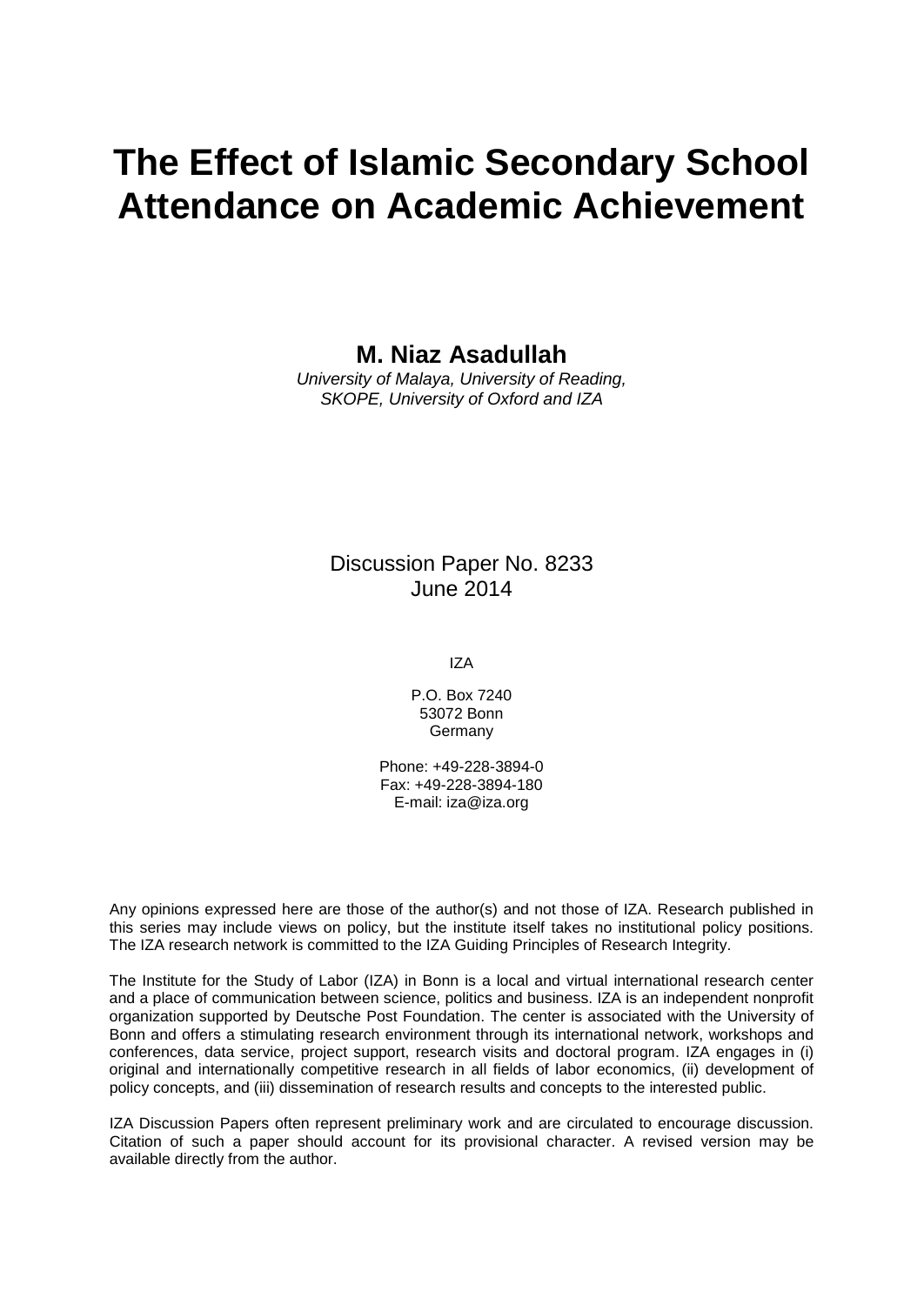IZA Discussion Paper No. 8233 June 2014

# **ABSTRACT**

# **The Effect of Islamic Secondary School Attendance on Academic Achievement[\\*](#page-1-0)**

Using unique survey data on rural secondary school children, this paper evaluates the relative quality of Islamic secondary schools (i.e. madrasahs) in Bangladesh. Students attending registered madrasahs fare worse in maths and English than students attending non-madrasah schools. However, failure to account for non-random sorting over-estimates the negative influence of madrasahs on student achievement. Evidence on the magnitude of this bias is presented. Once selection effect is taken into account, madrasah disadvantage in English is small while that in maths becomes insignificant. Given the overall low level of achievement, this suggests that madrasah students perform just as poorly as those from nonmadrasah schools in rural Bangladesh.

JEL Classification: D04, I21, O15

Keywords: instrumental variable, madrasahs, school quality, Bangladesh

Corresponding author:

M Niaz Asadullah Centre for Poverty and Development Studies (CPDS) Faculty of Economics and Administration Malaya University Kuala Lumpur 50603 Malaysia E-mail: [m.niaz@um.edu.my](mailto:m.niaz@um.edu.my)

\* I gratefully acknowledge financial support from the Leverhulme Trust UK. The first draft of the paper was written when I was visiting the Research and Evaluation Division (RED) of BRAC as a Distinguished Fellow. I would like to thank Todd Elder for help with STATA codes used in the empirical analysis and Zihad Hassan of DATA who managed the survey work with utmost professional competence.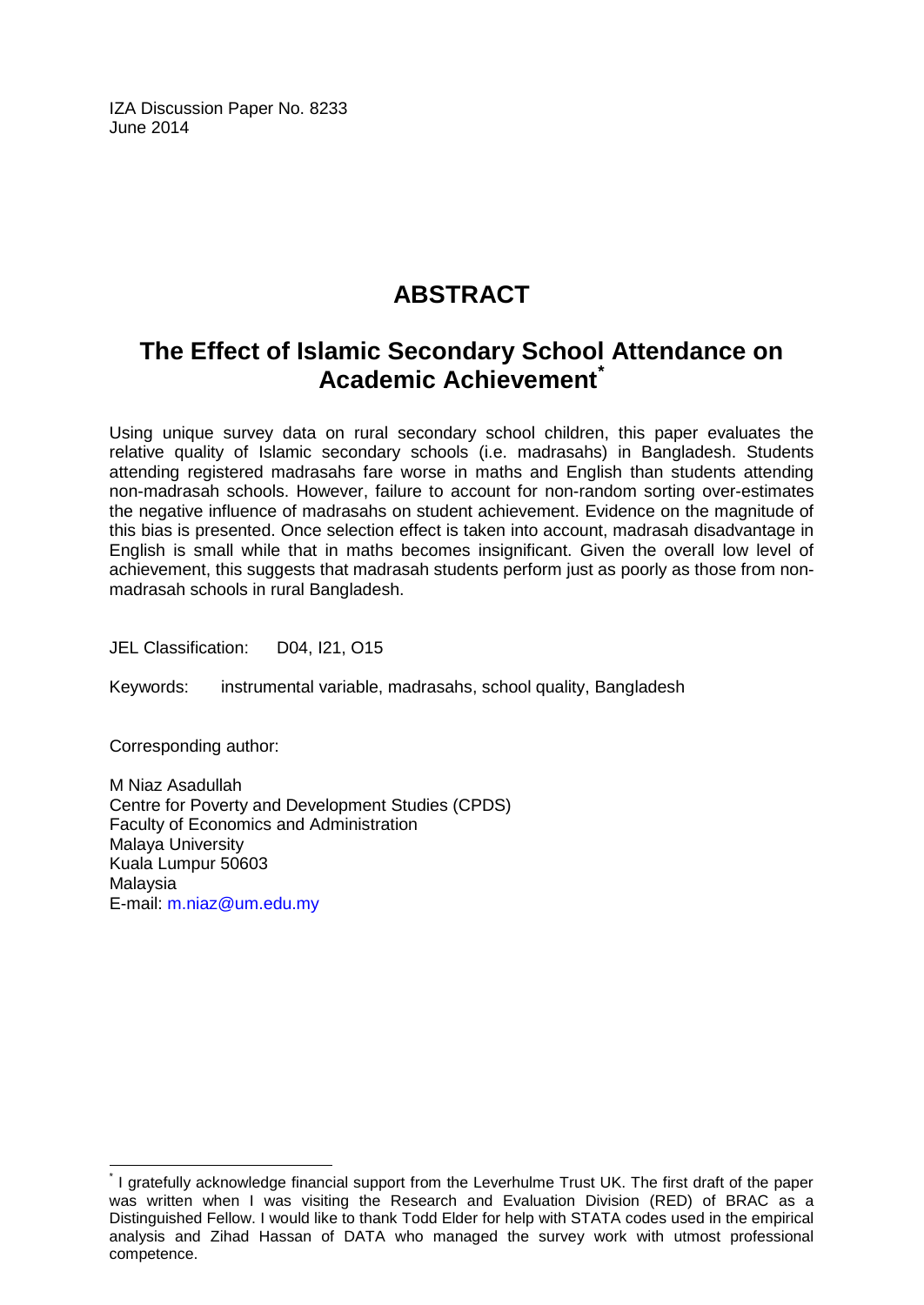#### **1. Introduction**

How to improve student learning in developing as well as developed countries is a hotly debated issue in the economics literature. On the basis of the research over the past two decades, the emerging consensus is that resources do not have a systematic impact on student achievement – evidence is growing against resource-based educational interventions (Hanushek, 2003; Hanushek and Woessmann, 2008). Increasingly, governments are favouring policies based on incentives, governance, increased choice and competition. In this context, the current focus is on identifying institutional features that are correlated with good governance and accountability. One such institutional correlate is faith orientation of the school. Some argue that faith (e.g. Catholic) schools in developed countries are managed by intrinsically motivated educators and follow pedagogic practices that give students a unique learning advantage over their non-faith schooled peers (e.g. see Evans and Schwab, 1995; Sander, 1996; Neal, 1997; Prais, 2005).

Faith schools are not unique to the western education system. In countries with large Muslim populations, there is a significant presence of Islamic schools (aka madrasahs). However, in Indonesia, Malaysia, India, Pakistan, and Bangladesh, madrasahs are accused of encouraging religious militancy and promoting extremism (Griswold, 2005; Bachelard, 2012; Hwang, 2012). The transnational terrorist organization, Jemaah Islamiyah (JI), allegedly benefits from madrasah networks in Thailand, Singapore, Malaysia and the Philippines. Accounts of the 2002 Bali bombers attribute their radicalization to radical madrasah attendance (Neighbour, 2004). Yet research is limited on private gains from Islamic school attendance in South and East Asia. Common perception is that madrasah schooling traps individuals into poverty. Indeed analysis of available labour market data for Bangladesh is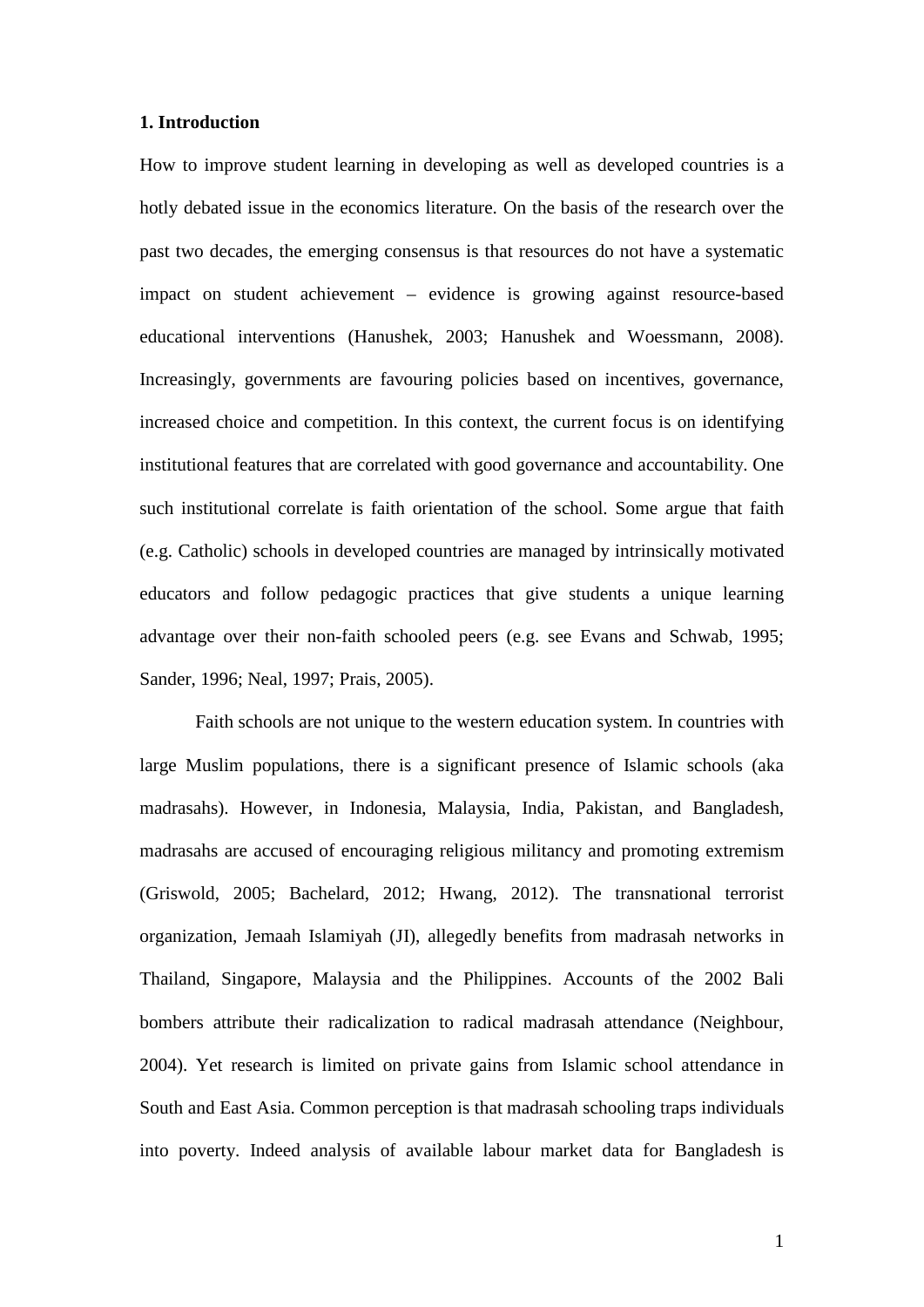suggestive of a negative correlation between religious education and wage earnings (Asadullah, 2009).

Because of concerns over madrasah quality, there are frequent calls for reform of the madrasah system in South and East Asia. However, a hitherto ignored fact in the on-going international debate is that a significant proportion of madrasahs operating in Indonesia, Malaysia and Bangladesh are already under state control. These seminaries are regulated and financed by the government and teach modern subjects such as maths, English and science. They also charge lower fees and can play an important role in improving educational access in poor communities. Nonetheless, teachers in these madrasahs often lack formal training. Moreover, religion related subjects retain a larger share in the curriculum. These deficiencies together with an emphasis on the memorization of religious texts mean that even students of government-recognized madrasahs may lag behind their peers from non-madrasah schools in terms of literacy and numeracy skills. In other words, these "reformed" madrasahs do not offer a learning advantage similar to that enjoyed by faith schools in the US and elsewhere.<sup>1</sup>

However, the negative association between madrasah attendance and test scores could be explained by the fact that these schools are disproportionately attended by children from relatively disadvantaged backgrounds. Non-random sorting of children into Islamic faith schools by family background and cognitive ability together can give rise to a negative correlation between madrasah attendance and test scores. Indeed, the possibility of non-random sorting into religious schools has been at

<span id="page-4-0"></span><sup>&</sup>lt;sup>1</sup> Developing country studies on the performance of faith school is rare. One exception is Wodon (2013) which uses survey data from 16 countries from sub-Saharan Africa. Two findings are noteworthy: (i) faith-inspired and private non-religious schools have higher satisfaction rates among parents than government schools and (ii) students in faith and private schools perform better than those in government schools.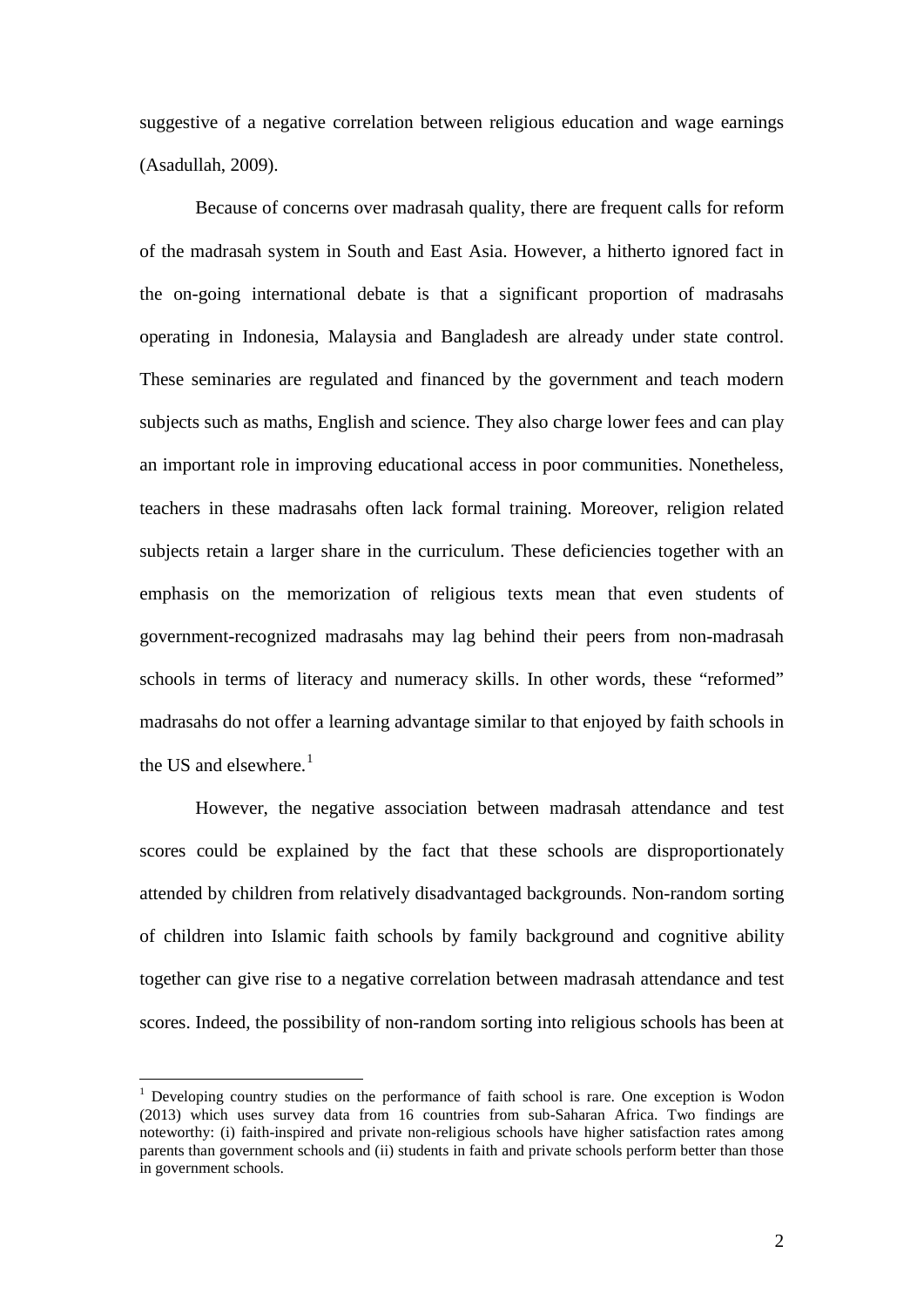the centre of the current debate over superiority of Catholic schools in the US. Many argue that the positive catholic school effect is largely attributed to better pupils or children from better socio-economic backgrounds. In other words, in contrast to observed negative effect of madrasah education, non-Muslim faith (e.g. Catholic) school effect is biased upward in the raw data.

To account for possible selection effect, researchers have used nonexperimental source of variation in the assignment to faith school in the US (e.g. see Evans and Schwab, 1995; Sander, 1996; Neal, 1997). However, this practice of using religious characteristics of the family or residential neighbourhood has been questioned by researchers. In two influential studies, Altonji, Elder and Taber (2005a, 2005b) argue that observed characteristics of the student do not provide valid source of identification. Altonji, Elder and Taber (henceforth AET) instead propose a novel approach to model selection effects. They argue that under certain circumstances, amount of selection on the observed explanatory variables in a model provides a guide to the amount of selection on the unobservables. It is then possible to estimate the amount of bias in the naïve Ordinary Least Squares (OLS) estimate of faith school attendance owing to unobserved characteristics of the student. Revised estimates of Catholic school effect obtained by Altonji, Elder and Taber do not suggest a positive impact on learning outcomes. More recent research also rejects the claim in favour of a positive causal relationship between faith schools attendance and learning outcomes in the UK (Gibbons and Silva, 2011) and the US (Gihleb and Giuntella, 2013; Elder and Jepsen, 2014).

The objective of this study is to evaluate the quality of registered madrasahs in rural Bangladesh in terms of student achievement. We take advantage of data from a very detailed cross-sectional survey on madrasahs that was carried out by the author.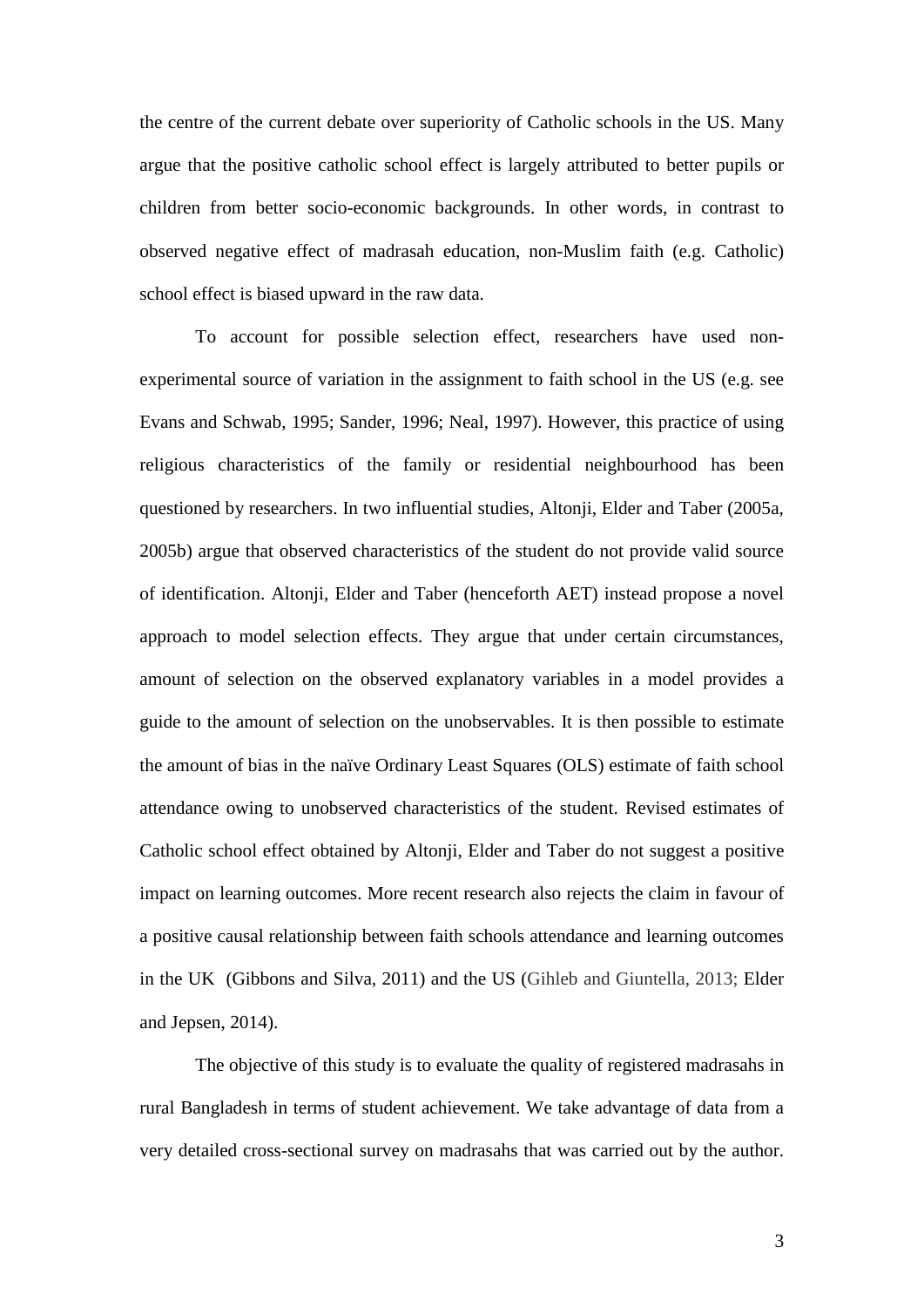Our rich dataset permits superior control for student-specific un-observed correlate of learning. In addition, we argue that characteristics of place of residence (such as availability of alternatives to registered madrasahs) are not necessarily a poor instrument in rural Bangladesh where residential sorting on the basis of school availability is limited. Therefore, we report OLS as well instrumental variable (IV) estimates of the effect of madrasah attendance in mathematics and English tests. Lastly, we build on the methodology proposed by AET and report the size of potential bias in OLS estimates.

The rest of the paper is organized as follows. Section 2 explains the Bangladeshi education system with a focus on madrasahs. Section 3 describes the methodology while section 4 describes the dataset used in this study. Section 5 presents the results. Section 6 concludes by spelling out the policy implication of our findings.

#### **2. Study Background**

Secondary education in Bangladesh spans grades 6 to 10, and is under the purview of the Ministry of Education (MOE). In 2003, there were 8,407 registered Madrasahs (at post-primary) level against 17,389 secondary schools in the country. Bangladesh has pursued a service delivery strategy in the secondary education sector which combines a Public-Private-Partnership (PPP) model by combining public financing with private provision. Given the historical continuity of this policy strategy (through British and Pakistan periods as well), it is not surprising that the secondary education sector is dominated by registered aided non-government schools. These aided non-government schools and madrasahs accounted for 98% of the secondary enrollment share in 2003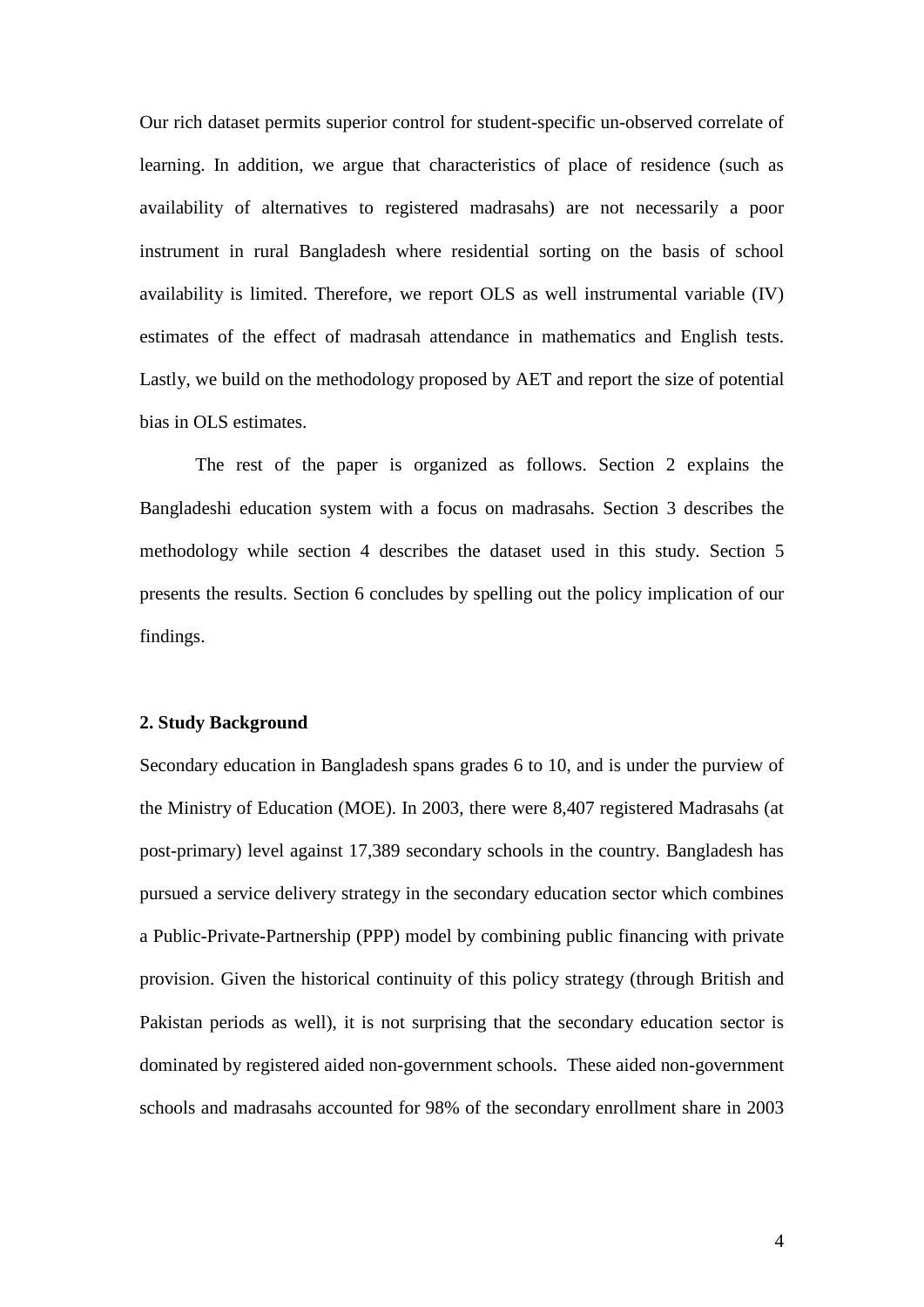$(BANBEIS)$  census [2](#page-4-0)004).<sup>2</sup> While 81 percent of the share of secondary enrollment is in non-religious aided non-government schools (henceforth referred to as "schools"), 17 percent of the enrollment share is in registered aided non-government madrasahs.<sup>[3](#page-7-0)</sup> In registered non-government schools and madrasahs, public financing is provided primarily in the form of teacher salary where the government fully funds at least 9 teachers per institution. Since teacher salary is essentially covered by the government, government aided schools are supposed to charge a nominal tuition fee to pupils.

Madrasah secondary schools in Bangladesh are almost entirely in the non-state sector. Moreover, majority of the state-registered madrasahs also benefit fiscally from the state under the PPP model. Little systematic information is available on madrasahs that are unregistered. There is a perceived difference between registered and unregistered madrasahs in terms of in-school management practices and content of the curriculum used. These unregistered madrasahs are also known as *Quomi* madrasahs and operate completely outside the state sector. Education provided in unregistered madrasas is not comparable to that in registered schools and madrasahs. There is no uniform curriculum in place: share of religious education in *Quomi* curriculum can vary between 50% and 100% (World Bank, 2010). For this reason, our study focuses on the quality of registered madrasahs (also known as "Aliyah") and compares this to non-madrasah schools.

The establishment of registered madrasahs and their activities follow government regulations as prescribed by the Madrasah Education Board. The Board approves curriculum for all registered madrasahs from primary to Masters level.

<span id="page-7-1"></span> $\frac{1}{2}$  $T^2$ Together, these two categories cater to majority of secondary school going children in Bangladesh. However, in urban areas, there are additional providers such as high fee charging private schools. Many of these schools use their own curriculum and hence are not directly comparable to registered non-religious aided schools and madrasahs. Besides, there exact number is also unknown.<br><sup>3</sup> Clearly, the registered madrasah sector in Bangladesh is very large in size when compared to India

<span id="page-7-0"></span>and Pakistan. In contrast, Madrasahs in Pakistan account for less than 1% of total school enrolment.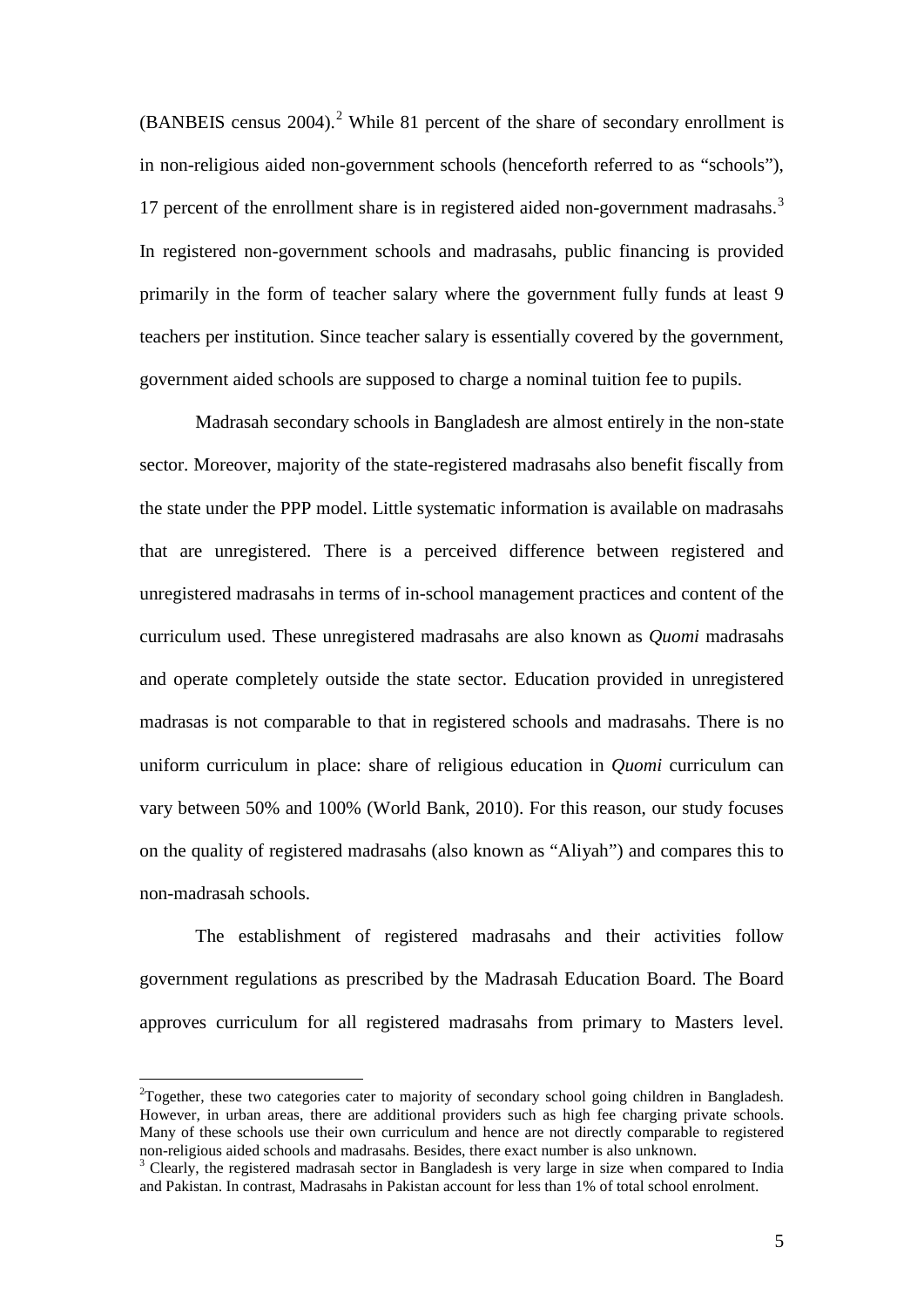These madrasahs offer a hybrid education where students are taught subjects similar to those in non-madrasah schools in addition to a curriculum of religious science and Arabic studies. In other words, in addition to Bengali, general mathematics, social science, general science, English and Arabic, students are taught *Quran*, *Hadith* and *Aqaid* and *Fiqh*.

The secondary level of registered madrasah stream is known as *Dakhil* which spans grades 6-10. Similar to non-madrasah education system, students appear in a public examination at the end of *Dakhil* education which is organized by the Bangladesh Madrasah Education Board. The *Dakhil* certificate is equivalent to the Secondary School Certificate (SSC) obtained after successful completion of secondary education from non-madrasah schools. There are four *Dakhil* madrasah curriculum groupings allowing students the option to specialize in religious and nonreligious education. Similarly, students in non-madrasah secondary schools can opt for different group specializations such as science, arts and commerce. However, they cannot specialise in religious studies. This is despite the fact that in up to grade 8, Muslim students in non-madrasah schools are taught Islamic studies on a compulsory basis. [4](#page-7-1) Therefore, in comparison to non-madrasah schools, registered secondary madrasahs offer students the option to specialise in general stream as well as Islamic theology. [5](#page-8-0)

The root of registered madrasahs goes back to a unique event during the British Raj as well. Governor Warren Hasting of Bengal established the first registered madrasah, initially known as the Calcutta madrasah in 1781. The madrasah

<span id="page-8-1"></span> $4$  This means that 10% of the curriculum in non-madrasah school up to grade 8 comprises of lessons on religious matters. On the other hand, share of religion related matters in registered madrasahs in grade 8 is 50%.

<span id="page-8-0"></span> $5$  Despite these differences, madrasahs are routinely compared with non-religious schools around the world by policy makers and political commentators. It's because of the fact that every year registered madrasah graduates compete with their peers from non-religious schools for government and private sector jobs which require knowledge of English and mathematics.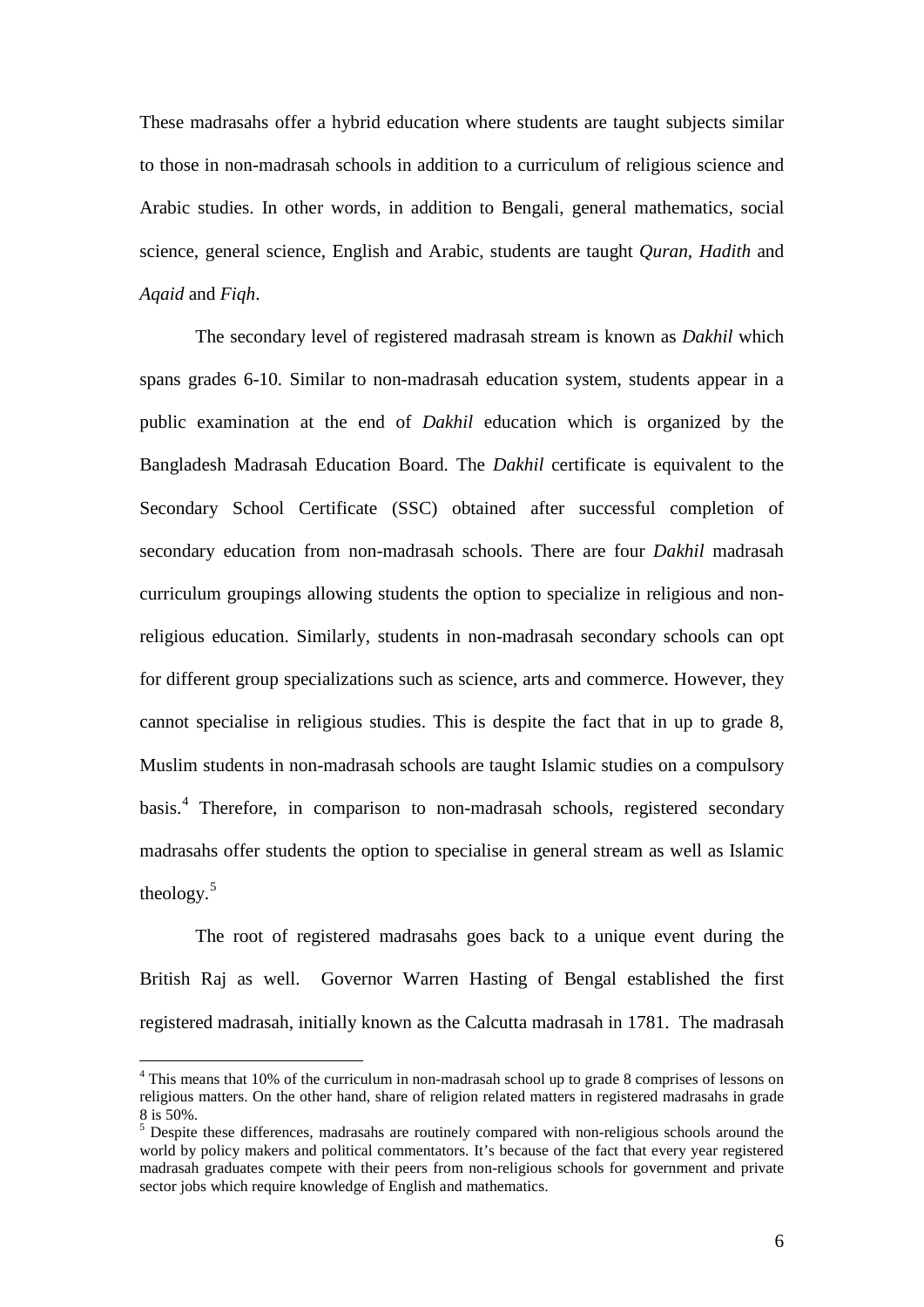taught both religious and non-religious subjects, and was supposed to be a model for madrasah reform for the rest of India. After the India-Pakistan partition, the Calcutta *Aliyah* madrasah was transferred to Dhaka. The registered madrasa sector started to expand in Bangladesh in the 1980s in response to a series of reform measures initiated by the government. In the early 1980s the government introduced financial incentives to madrasahs: if the madrasahs registered and introduced modern courses alongside religious subjects, then the state covered a significant portion of teacher salary. Later on an additional financial incentive was tied to increasing the share of female students (this incentive was offered to both madrasah and non-madrasah schools). Drawing upon administrative data, Asadullah and Chaudhury (2009) show that the impact of financial incentives offered by the government was significant. A large number of madrasahs opted to modernise curriculum in response to the government scheme.

Despite the mushrooming of government subsidized registered secondary madrasahs, we know little about the quality of these schools. Two findings are noteworthy from an earlier field-based research (Asadullah et al. 2007) on mathematics leaning in registered madrasah and non-madrasah high schools. First, madrasah students have lower test scores in mathematics compared to those in nonmadrasah schools. However, once we account for selection into a given school type, there is no significant learning differences across Islamic and non-madrasah schools. Second, the level of learning (measured in terms of maths skills) in general is very low. Mathematics competency is low even when measured in terms of primary standard maths test. The present study differs from Asadullah et al. (2007) in two respects. First, in addition to mathematics test scores, we assess student achievement by using data on test scores in English. Second, we use unique data on student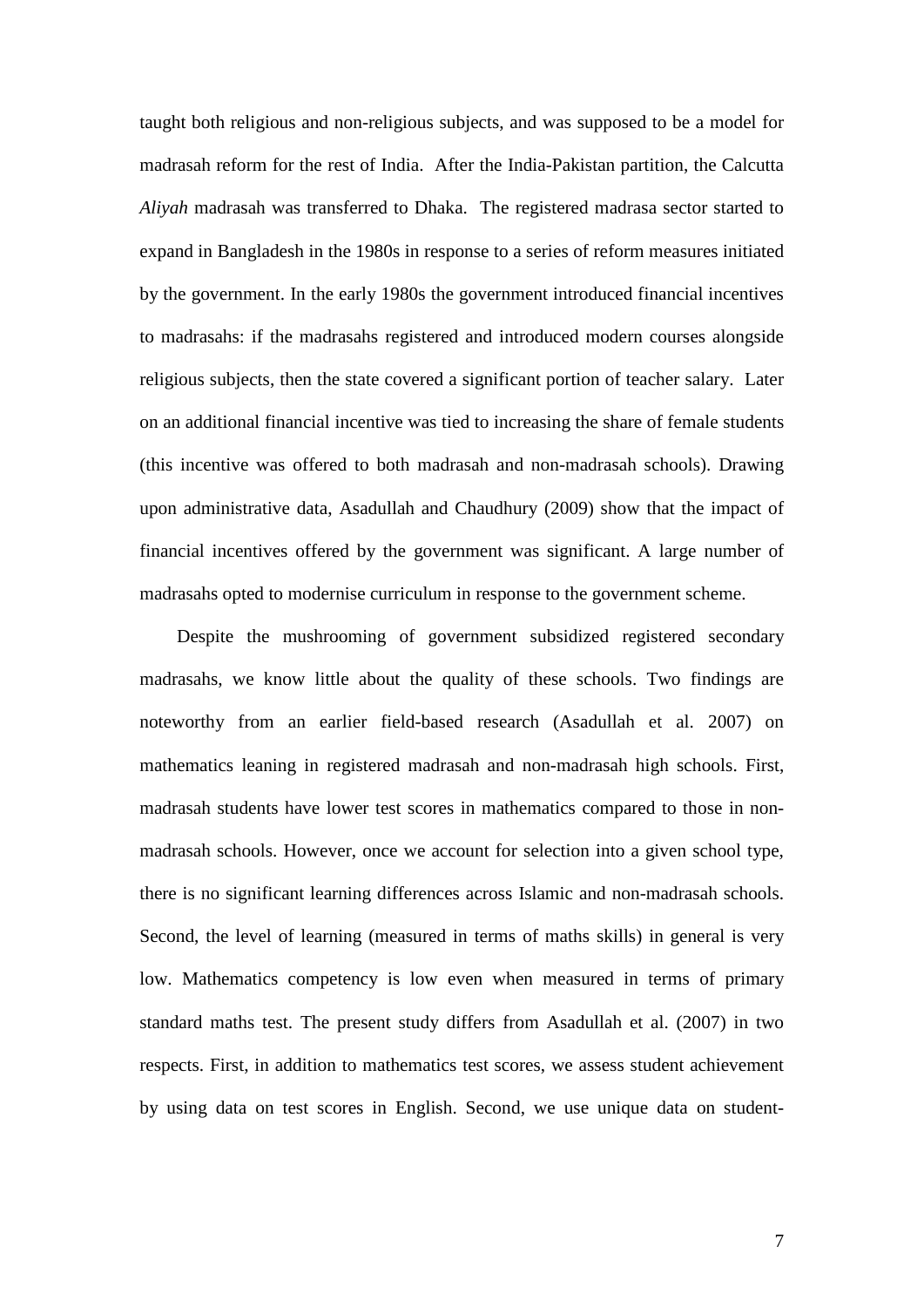specific attributes that are otherwise unobserved to the researcher and are a common source of endogeneity bias.

#### **3. Empirical Strategy**

We begin by specifying a simple OLS regression model of student test scores where we control for the child's characteristics (age and gender), family background (father's education, mother's education, household wealth index and newspaper at home) and region dummies. The model also includes a dummy indicating madrasah attendance, the main variable of interest. The challenge in evaluating the quality of madrasah education using such educational production approach lies in addressing the sources of selection bias. There are at least two sources of endogeneity here. First, madrasahs are popularly perceived to impart education in an environment where strict disciplinary standard is maintained. If true, children who are considered as disruptive by parents are more likely to be enrolled in madrasahs. This causes an omitted variable problem when estimating the production function since available survey data on test scores and students in developing countries rarely contain information on disruptive behaviour and related personality traits. Second, children attending madrasahs are often from economically disadvantaged backgrounds (Asadullah, Chakrabarti and Chaudhury, *Forthcoming*). If true, both of these factors are likely to cause downward bias in the OLS estimate of madrasah effect.

In order to address the first problem, we expand the regression model by sequentially adding two controls that potentially capture student-specific unobservables: (a) the extent to which the child is integrated in school and (b) learning effort of the student (we explain the relevant statistical measures in the next section). The regression model conditions on household wealth thereby reducing scope for selection bias owing to family background. However, our controls for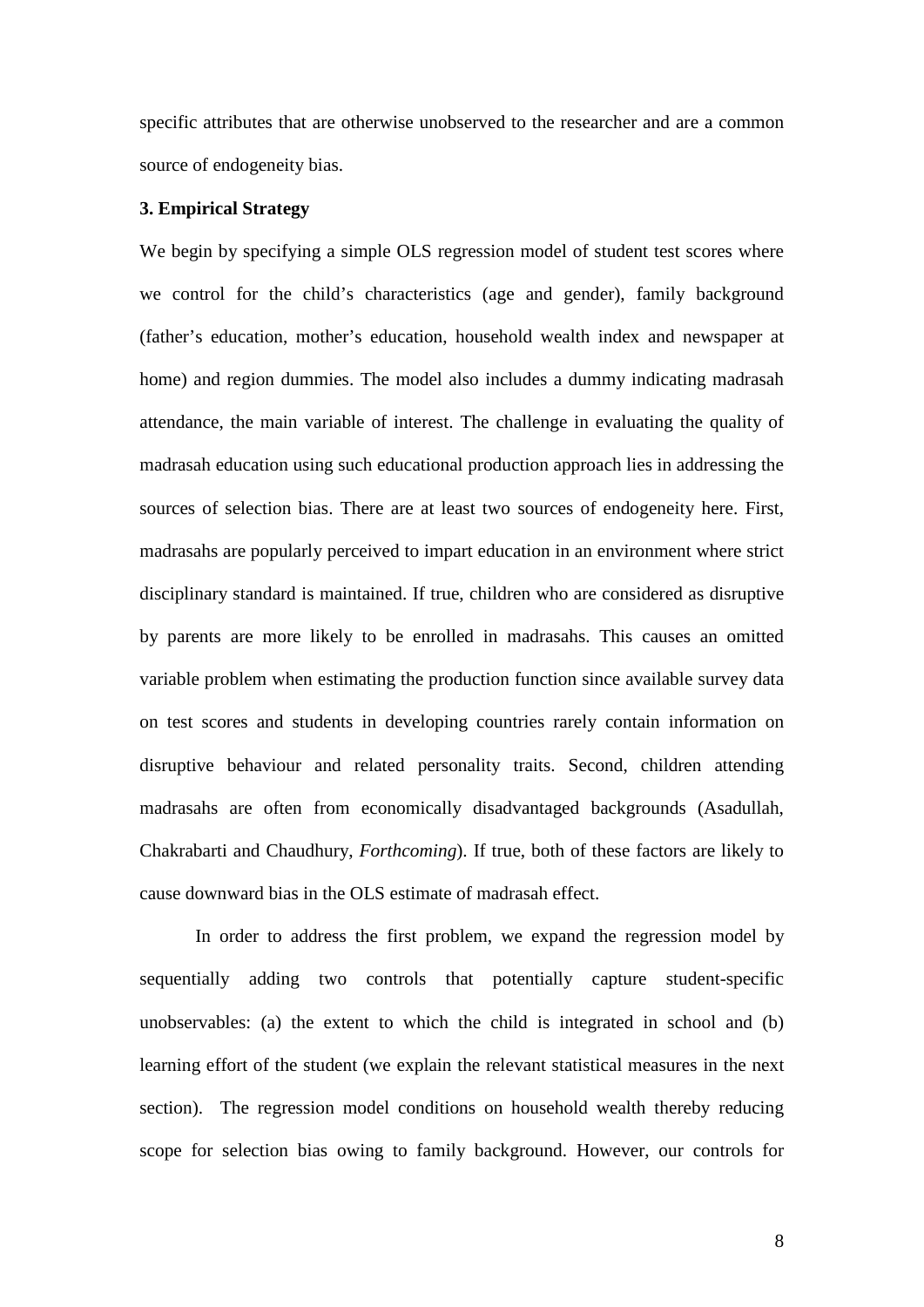family background are based on self-reported data and hence, likely to be measured with error. Therefore, even after unique controls for student-specific attributes which are otherwise rarely available in developing country datasets, our OLS estimate of madrasah effect may remain downward biased (i.e. likely to be a bigger negative). For this reason, we re-estimate the achievement regression model using IV technique. As pointed out earlier, in the US literature on Catholic schools, researchers have used information on family religion, neighbours' religion and other characteristics of place of residence as excluded instruments. [6](#page-8-1) However, validity of these variables as excluded instruments have been criticised for several reasons. A common source of identification is religion (whether Catholic or not) of the child. However, being Catholic is also correlated with characteristics of the neighbourhood and family that influence the effectiveness of schools. Similarly, households choose their neighbourhoods in the US so that local availability of alternatives to faith school is not a valid instrument. However, this need not be true in rural Bangladesh where residential mobility is limited. If so, local supply of schools can be used as an exogenous determinant of madrasah attendance. Therefore, we use number of nonmadrasah schools and unregistered madrasahs as an instrument for registered madrasah attendance.<sup>[7](#page-11-0)</sup> These variables are excluded from achievement regression and assumed orthogonal to the unobserved test scores component. (i.e. residual in the achievement regression). This strategy is similar to Newhouse and Beegle (2006) who use data on the percentage of public schools in the district that the student attended public school as an instrument for public school attendance.

 $6$  Evans and Schwab (1995) use affiliation with the Catholic Church while Neal (1997) uses geographic characteristics -- proximity to Catholic schools and the fraction of Catholics in the county population  $$ as excluded instruments.

<span id="page-11-1"></span><span id="page-11-0"></span> $<sup>7</sup>$  One could think of religious affiliation of the child (e.g. whether Hindu) to model selection in</sup> madrasahs. However, unlike Catholic schools that admit students of all faith, madrasahs in Bangladesh are largely a preserve for Muslim students.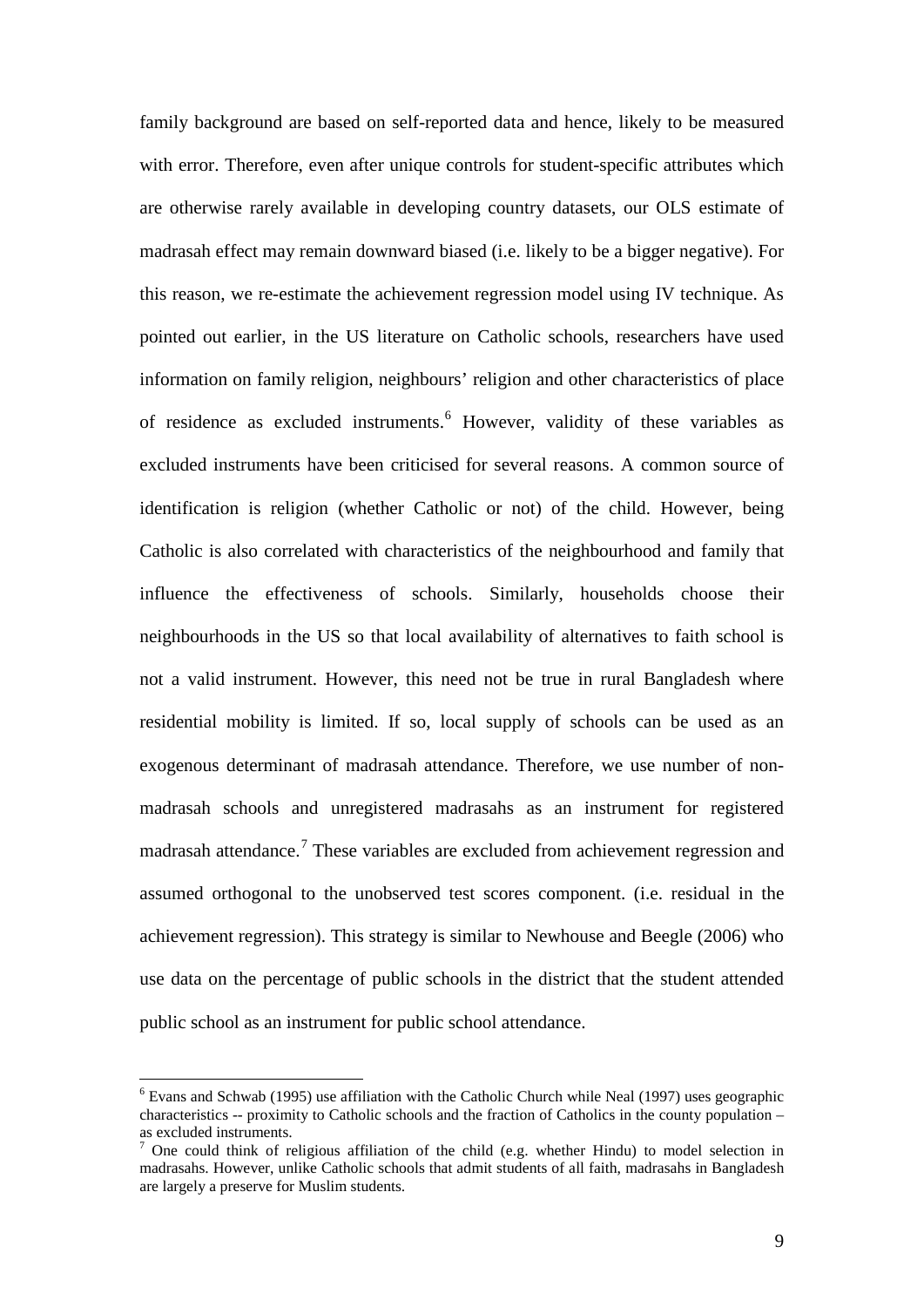One can however argue against using local availability of alternative school types as an instrument on the basis that these capture the effect of other local public goods that independently matter for student achievement. In order to deal with localarea specific unobservables, we fully control for region dummies. Moreover, we only report the IV estimates for illustrative purposes. Our main results are based on OLS estimates where for each estimate of madrasah effect, we additionally report the extent of bias following the AET approach.

In the OLS framework, the coefficient on madrasah dummy can only be consistently estimated under the restrictive conditional independence assumption (conditional on the observables) i.e. the correlation coefficient, ρ, between madrasah dummy and the error term is zero. Despite using a detailed specification, our regression model may suffer from omitted variable bias implying that  $\rho \neq 0$ . Similarly, IV estimates could be biased if the excluded instruments pick up the effect of unobservables. The AET approach helps assess sensitivity of our estimates to such bias by allowing ρ to vary between 0 and 1. This way, we can specify the covariance pattern between unobservables in the selection and the outcome equation and assess the sensitivity of the outcome coefficient of interest with increasing influence of unobservables. Under the AET approach, a particular value for  $\rho$  is used under an assumption that they ensure equality of selection on unobservables and observables. The underlying idea is to ask the following question - given that the assumption of independence of unobservables assumption is likely to be violated, how large would the bias from selection on unobservables be, if that selection is in the same order as the selection on observables. According to AET approach, it is considered reasonable to view the case of equality of selection on unobservables and observables as an upper bound of the bias that is due to selection. It is assumed that the set of observable

10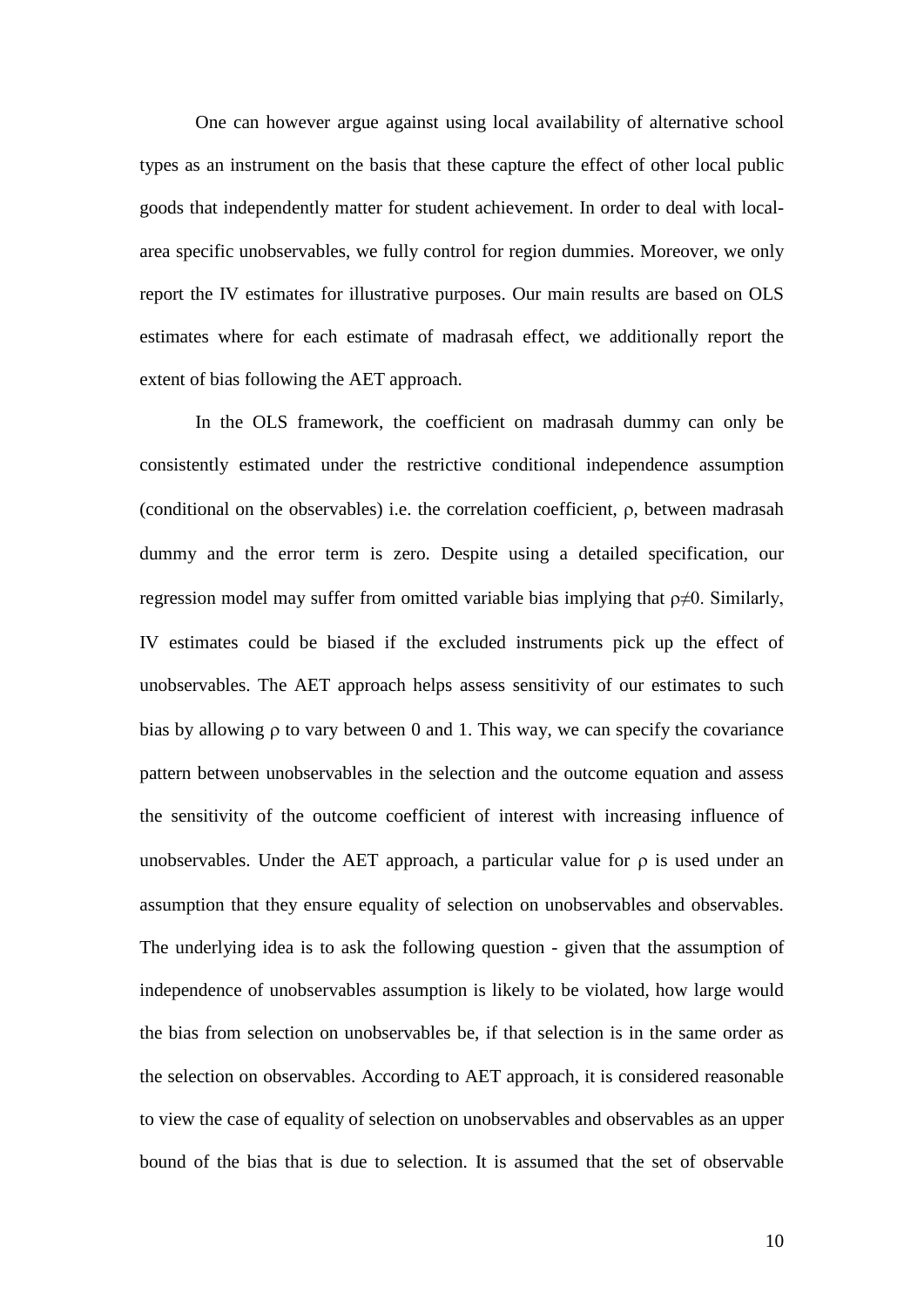variables is randomly picked from the full set of variables and that, as a result, the variables that are unobserved explain just as much of the selection as the observed indicators. In practice, we would expect that researchers only gather data on observables specific to their analysis. Therefore, it is reasonable to say that we have succeeded in including observables in the analysis that explain at least as much as unobservables. This assumption makes it possible to obtain an estimate for the unobservable term, covariance between error term and madrasah dummy, under equality of selection, which in turn is used directly to estimate the bias in the OLS/IV.

#### **4. Survey Design and Data**

A specifically designed large education institution and household based sample survey, "*Quality of Secondary School Madrasah Education in Bangladesh*" (QSSMEB) was initiated by the World Bank in 2008 to primarily address the quality of education in public-aided secondary school madrasahs. The survey was designed by the authors. We randomly selected 12 districts from 6 divisions (highest administrative unit in Bangladesh). The probability proportional to size (PPS) method of random sampling was used, based on division/district level secondary school going age population data from the 2001 national population census and the concentration of secondary schools and madrasahs based on BANBEIS website 2007. Two *upazilas* (sub-districts) were randomly selected using PPS from each of the selected 12 districts. Then 2 *unions[8](#page-11-1)* were randomly selected with PPS from each of the selected 24 *upazilas*. Again, the population weight was *union* level population data from the 2001 national population census.

In each *union*, a full (basic) census of all pre-primary, primary, and secondary education institutions was carried out. It is noteworthy that in the rare event when

<span id="page-13-0"></span> <sup>8</sup> *Union* is an administrative unit in Bangladesh. It is smaller than a sub-district but bigger than a village.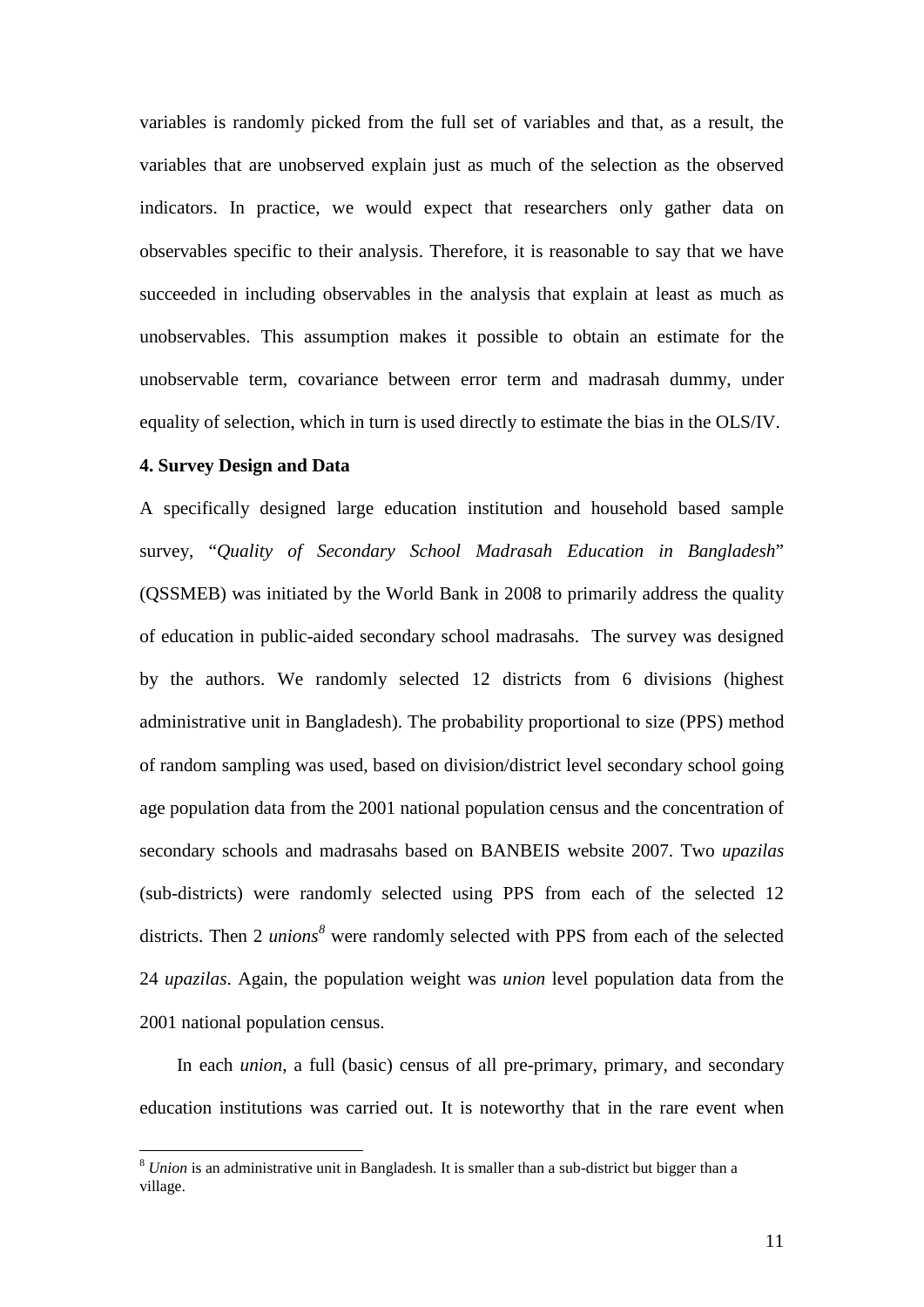institutions attended by children in a sample *union* were outside our original sample *union*, we also covered those secondary schools and madrasahs located in neighbouring *unions*. Then, a detailed survey of all secondary educational institutions was conducted. In each sample school, we administered four distinct cognitive tests to  $8<sup>th</sup>$  grade students during the institutional survey<sup>[9](#page-13-0)</sup>. First, a mathematics test instrument was constructed by using 25 items previously used in the Trends in International Mathematics and Science Study (TIMSS). On the basis of the national curriculum we devised a test to assess proficiency in English (20 items), General Knowledge (6 items) and Islamic studies (10 items). The test on Islamic studies, however, was restricted to Muslims only.

A unique aspect of QSSMEB survey is the coverage of all types of educational institutions. Alongside schools and registered madrasahs, we also collected complete information on all unregistered secondary madrasahs in the study area. This led to a total of 401 secondary educational institutions of which 30% (19%) are registered (unregistered) madrasahs. However, as pointed out earlier, unregistered madrasah education is organized following a pedagogic structure that is very different from registered schools and madrasahs. Therefore, it is difficult to identify  $8<sup>th</sup>$  grade equivalence in unregistered madrasahs. The other and the most important reason for non-comparability is the lack of single, uniform curriculum. These madrasahs in our sample were found to be regulated by as many as 7 different regional bodies which may explain significant regional variation in the presence of a curriculum inclusive of modern subjects such as mathematics and English (e.g. only 43.7% of the madrasahs reported teaching mathematics in grade 8 "equivalent"). For these two reasons, unregistered madrasahs have been excluded from the analysis. We argue that the

<span id="page-14-0"></span> <sup>9</sup> The QSSMEB survey also had a household component. However data from this component is not used in this paper; it is the basis of a companion paper on religious school choice in rural Bangladesh (Asadullah et al, *Forthcoming*).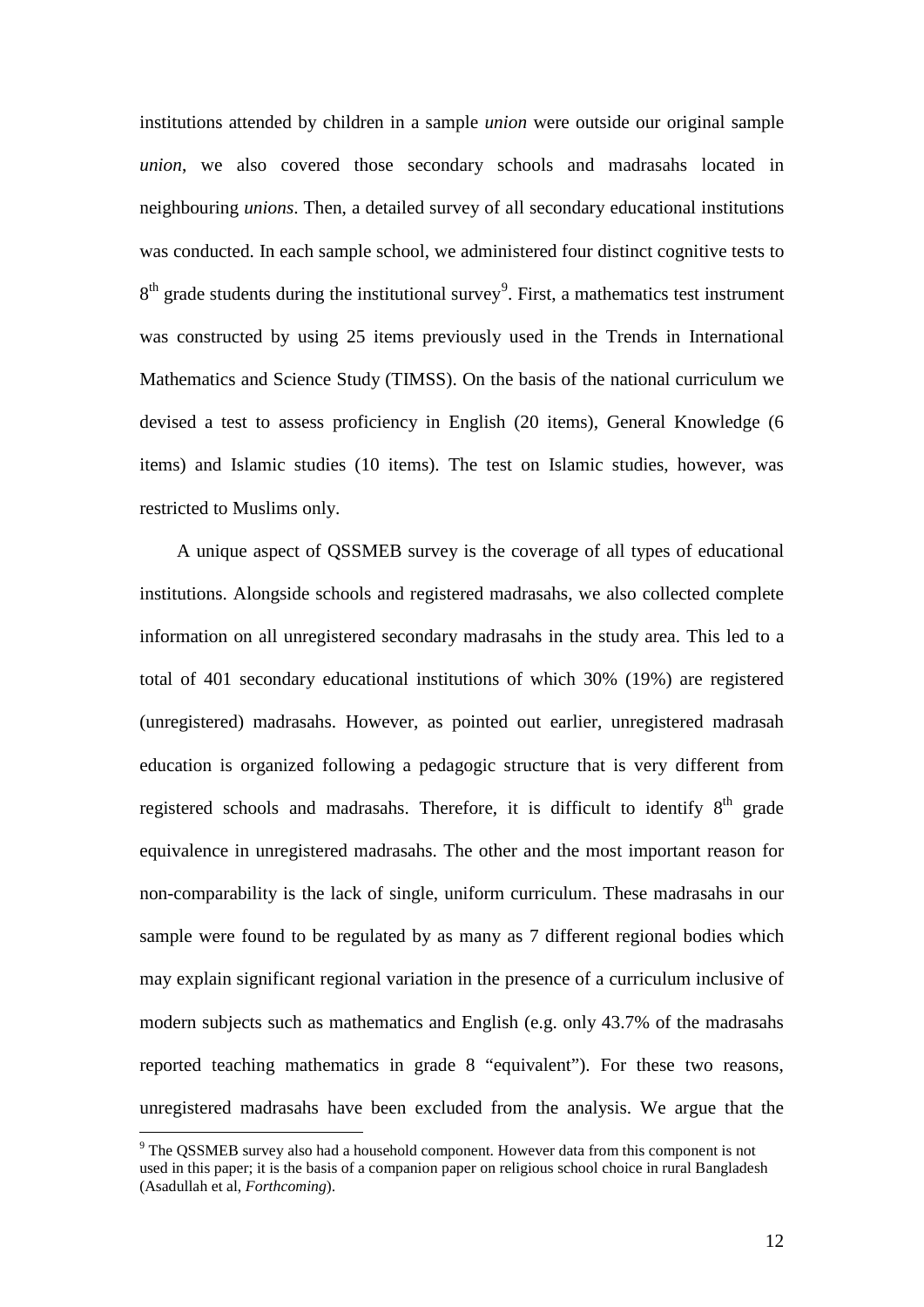exclusion of unregistered madrasahs does not lead to any selection problem. Graduates of these madrasahs are not eligible for government jobs so that the education imparted in unregistered madrasahs is not a substitute to that provided in registered madrasahs. Besides, according to QSSMEB data, unregistered madrasahs have a slightly higher share, only little over 2% of the total secondary enrolment is in these madrasahs whereas registered madrasahs boost an enrolment share of almost 19% (Asadullah and Chaudhury, *Forthcoming*).

Apart from being tested in four subjects, students also completed a detailed questionnaire on their well-being at school, satisfaction with teachers, socio-economic conditions of their households and parental characteristics. In order to measure degree of student integration at school, we adopted two questions from Rosenberg selfesteem indicators (Rosenberg, 1979). In addition, the head teacher completed a questionnaire to provide information on various aspects of the school and basic background information on all the teachers. Lastly, mathematics and English teachers completed two separate questionnaires. One provided information on classroom practices and conducts of the subject teacher. The other provided a subjective assessment of each sample grade 8 student by the teacher in matters such as disruptive behavior in the classroom, late coming to class, timely completion of homework, inattentiveness, being passive, extent of truancy and performing below merit (see Appendix Table 2 for details). Responses to some of these questions were used to measure student effort. This evaluation exercise is adapted from the US National Educational Longitudinal Study (NELS).<sup>[10](#page-14-0)</sup>

<span id="page-15-0"></span> $10$  These data have been used in a variety of ways in economics research, with some researchers using the data to model student personality or disruptive behaviour while others using it as some measure of non-cognitive skills.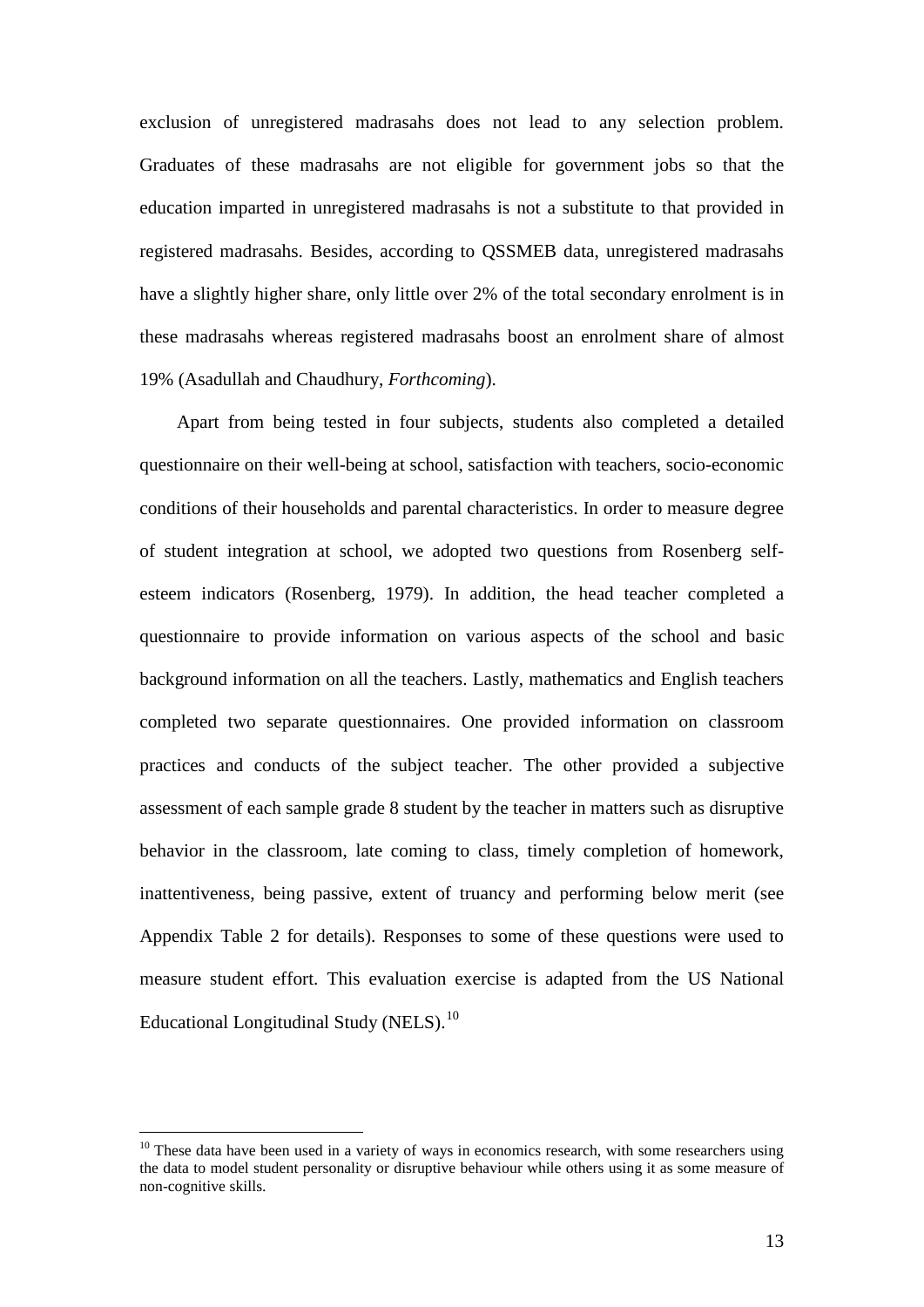|                                                      | School  |           | Madrasah |           |                |
|------------------------------------------------------|---------|-----------|----------|-----------|----------------|
|                                                      |         | Standard  |          | Standard  | t-test of      |
|                                                      | Mean    | deviation | Mean     | deviation | significance   |
| <b>Student test scores</b>                           |         |           |          |           |                |
| Maths                                                | 35.75   | 14.44     | 33.14    | 15.84     | $Yes*$         |
| English                                              | 37.12   | 19.30     | 26.69    | 16.70     | Yes*           |
| Religion                                             | 70.17   | 20.92     | 81.54    | 19.84     | $Yes*$         |
| General knowledge                                    | 38.59   | 20.50     | 38.52    | 20.27     | N <sub>o</sub> |
| <b>Student background</b>                            |         |           |          |           |                |
| Female                                               | 0.61    | 0.49      | 0.65     | 0.48      | Yes*           |
| Age                                                  | 13.04   | 0.95      | 13.34    | 1.16      | Yes*           |
| Mother's education: primary                          | 0.18    | 0.39      | 0.20     | 0.40      | N <sub>o</sub> |
| Mother's education: some secondary                   | 0.17    | 0.37      | 0.17     | 0.37      | N <sub>o</sub> |
| Mother's education: secondary completed              | 0.13    | 0.34      | 0.12     | 0.32      | Yes**          |
| Mother's education: post-secondary                   | 0.08    | 0.26      | 0.04     | 0.19      | $Yes*$         |
| Father's education: primary                          | 0.12    | 0.32      | 0.13     | 0.33      | N <sub>o</sub> |
| Father's education: some secondary                   | 0.17    | 0.38      | 0.17     | 0.37      | N <sub>o</sub> |
| Father's education: secondary completed              | 0.16    | 0.36      | 0.16     | 0.37      | N <sub>o</sub> |
| Father's education: post-secondary                   | 0.19    | 0.39      | 0.14     | 0.35      | Yes*           |
| Newspaper at home                                    | 0.39    | 0.49      | 0.33     | 0.47      | Yes*           |
| # of household assets                                | 0.39    | 0.19      | 0.35     | 0.18      | Yes*           |
| # of total farm animals                              | 2.26    | 2.58      | 2.38     | 2.55      | Yes**          |
| Student feeling unpopular                            | 0.25    | 0.43      | 0.18     | 0.38      | Yes*           |
| Student being upset                                  | 0.25    | 0.43      | 0.23     | 0.42      | Yes*           |
| Student effort (score obtained from English teacher) | $-1.78$ | 1.95      | $-1.59$  | 1.83      | Yes*           |
| Student effort (score obtained from Maths teacher)   | $-1.63$ | 1.87      | $-1.49$  | 1.73      | Yes*           |
| N                                                    | 6306    |           | 2322     |           |                |

#### **Table 1:** Summary statistics by school type

Notes: (a) omitted category for mother's/father's education is "less than primary schooling completed"; (b) \*and \*\* indicates significance at 1% and 5% level respectively.

Our main sample comprises of 9,311 pupils in Grade 8 where 73% (27%) of the students belong to school (registered madrasah). **Table 1** presents summary statistics of the regression variables. From the Table, two differences between school and madrasah students are evident. First, school students have superior socio-economic background. They belong to more educated parents (e.g. post-secondary education of mother and father) and live in households that are wealthier and more likely to have newspapers. This suggests that madrasahs are likely to suffer from a negative selection bias. Second, learning outcomes differ across school types. While madrasah students have lower scores in maths and English tests, they appear to perform better in Religion test then their peers in non-religious schools. However, irrespective of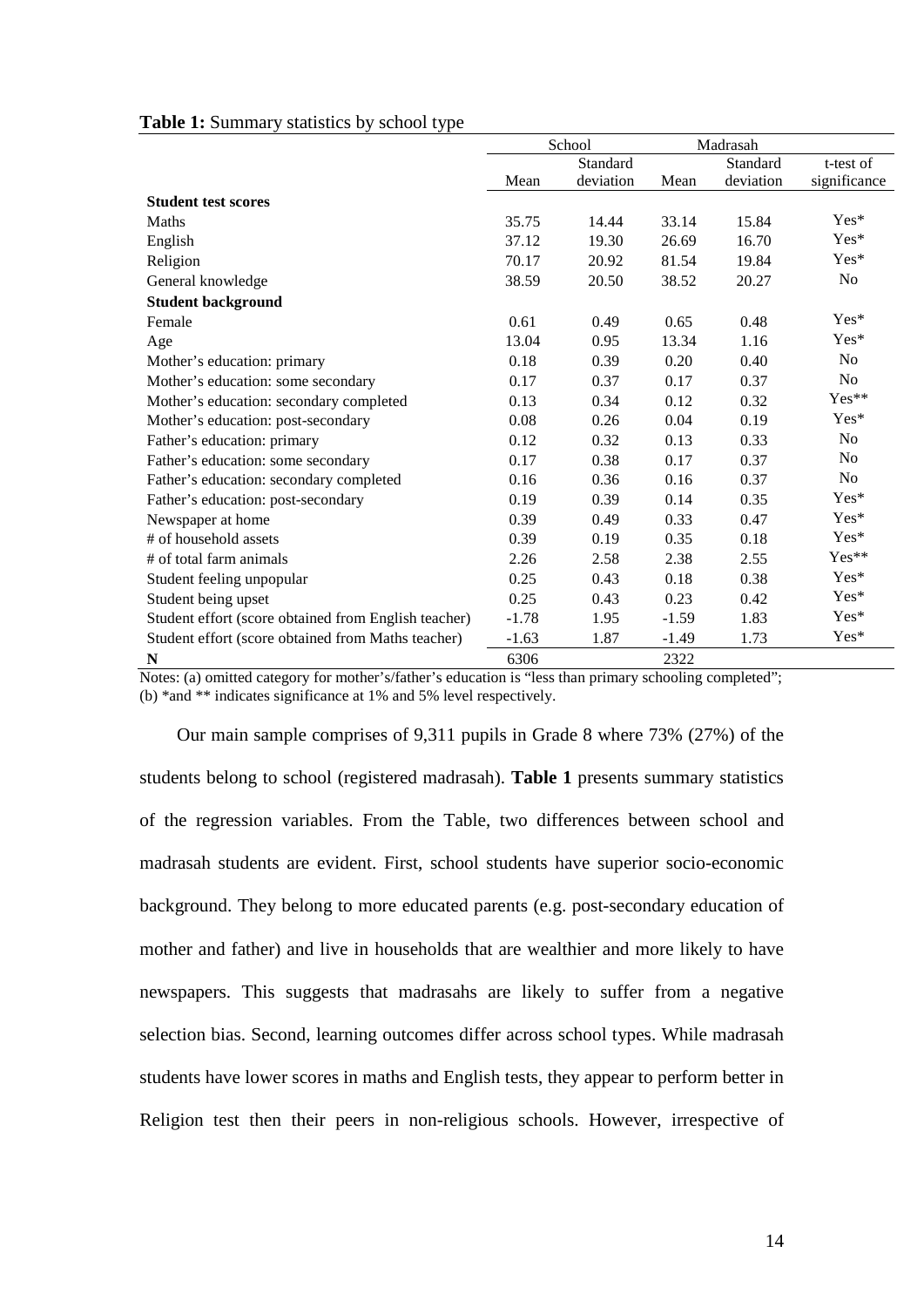school type, the level of learning remains very low.<sup>[11](#page-15-0)</sup> For instance, only 35% of the test items in mathematics could be answered correctly by our sample students. At the same time, learning difference between students of non-madrasah schools and madrasahs in mathematics is only 2 percentage points. Our sample average maths score is strikingly similar to mean student performance in similar tests for secondary school students elsewhere in South Asia. For instance, in a recent study on two Indian states Orissa and Rajasthan, Das and Zajonc (2010) report mean scores (i.e. % correct answer) of 34 and 37 respectively. Their findings are based on a survey of  $9<sup>th</sup>$  grade students in mathematics carried out in the year 2005 using a 36-item TIMSS test.

The average number of correctly answered questions is even lower (i.e. 33%) for English. However, the school-madrasah gap in test scores is much larger -- 9 percentage points. When compared by gender, females have lower scores. However, this is true for both school and madrasah sample- the advantage of non-madrasah school is an across-gender phenomenon. However, irrespective of the test subject, boy-girl difference in test scores is largest in madrasahs. Interestingly, the performance is far from satisfactory even if we consider performance in the general knowledge test: only 39% of the questions were correctly answered on average. However, when assessed in matters related to religion (i.e. Islam), the performance was very satisfactory: students on average correctly answered 75% of all the test items. [12](#page-17-0)

<span id="page-17-1"></span> $11$  This is also consistent with previous assessment of rural schools employing TIMSS question items in Bangladesh (Asadullah, Chaudhury and Dar, 2007) and India (Das and Zajonc, 2010). The percentage of correct answers ranged between 36% and 38%. Das and Zajonc focused on secondary school students from two Indian states--Orissa and Rajasthan. This confirms that the level of learning is very low in secondary grades in Bangladesh and is not owing to employing a relatively hard assessment

<span id="page-17-0"></span>questionnaire.  $12$  From the figures on the fraction of correct answers in different subjects, it is not obvious whether the  $\frac{12}{10}$ questions have been set at a reasonable degree of difficulty. The state of poor-quality becomes even more evident if we consider few examples of student performance in individual questions where a majority of students were unable to answer. For instance, let us focus on two simple questions related to division and fractions. Only 62% of school students and 54% of Aliyah students could correctly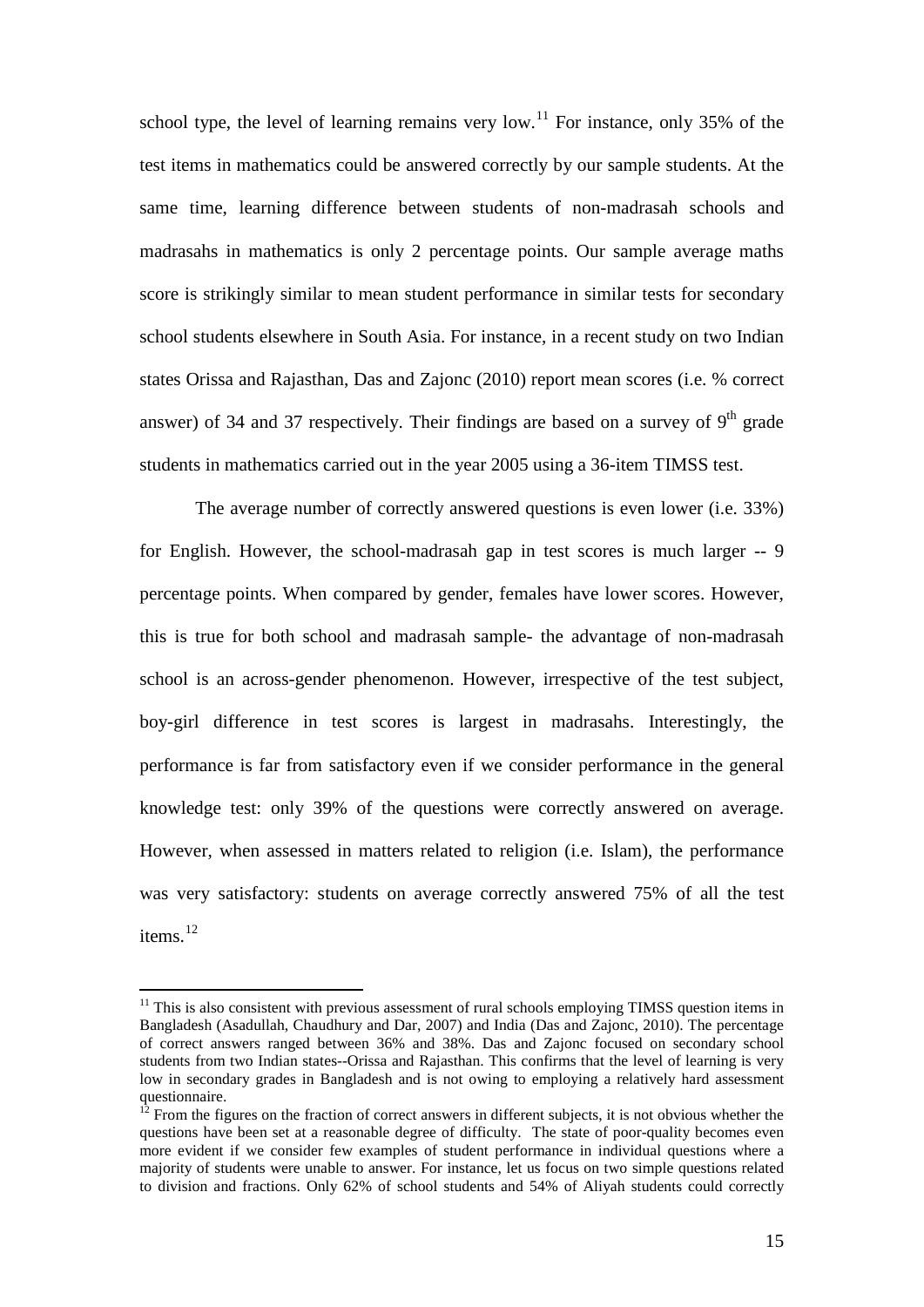Additional information relating to characteristics of the sample schools and teachers across for sample institutions are presented in **Appendix Table 1**. Several institutional differences between school and madrasah students are evident. Differences in curriculum and student test performance aside, registered schools and madrasahs differ significantly in terms of costs and physical inputs. On average, schools have a bigger land area, are better inspected by the government and have a larger proportion of trained teachers. They also charge higher fees and pay a higher salary to their teachers. Schools also have more female and better educated teachers. However, in terms of hours spent in lesson preparation, there is no difference between madrasah and school teachers. These institutional and teacher-specific differences may interact with student background to give rise to learning gaps between school and madrasah students. We explore this issue formally in the next section.

#### **5. Main Results**

-

As mentioned earlier, we begin by estimating a simple OLS regression model of student achievement where we control for the child's characteristics (age and gender), family background (father's education, mother's education, household wealth index and newspaper at home), madrasah attendance status and region dummies (see Tables 2 and 3). In order to make the test scores in maths and English comparable, we standardize the scores in each subject by the sample mean mark in the subject and create the z-scores of achievement as our dependent variable. The z-score is a student's mark in a subject less the overall mean mark in that subject in our dataset, divided by the standard deviation of mark in the subject. Therefore, by construction,

answer the following question: "Divide: 15 4  $\frac{8}{35}$   $\div$   $\frac{4}{15}$ ". By 8<sup>th</sup> grade, only 11% of school children and 8% of

Aliyah children can correctly divide 24.56 by 0.004. A simple measurement test "Which of these is the longest time? {(a) 15000 seconds (b) 1500 minutes (c) 10 hours (d) 1 day}" is too difficult for 46% of grade 8 children in our sample. When disaggregated by institution type, only 56% and 51% of the school and Aliyah students, respectively, could correctly answer the question.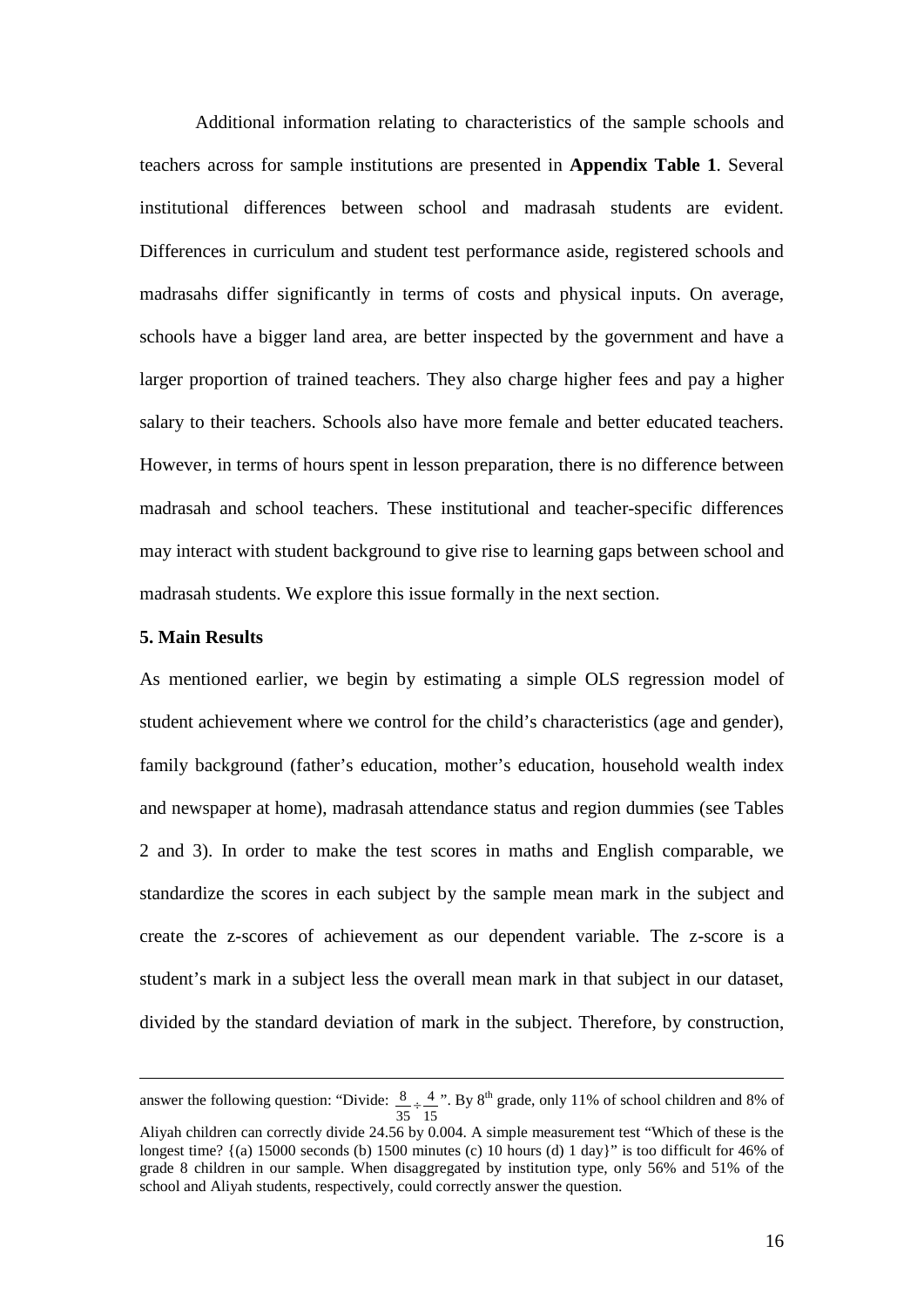mean z-scores in any given subject is 0 and its standard deviation is 1. Appendix Figure 1 shows the distribution of raw data and z-scores for maths and English.

The key innovation in our study is the availability of data on self-esteem, personality traits and disruptive behaviour of students. These are important unobservable student-specific attributes that may matter for learning outcomes. Their exclusion can cause an omitted variable bias in the estimated coefficient on madrasah dummy. Therefore, we also present OLS estimates of educational production function where controls for self-esteem and an aggregate measure of student effort are introduced in a sequential manner (see models 2 and 3, Tables 2 and 3). All the covariates in Tables 2 and 3 have the expected sign. For instance, irrespective of the test subject, girls score less than boys, children from well-off families (i.e. higher household wealth) score higher and children of educated parents also have high test scores. It is worth assessing the role of two sets of variables that we argue capture student-specific unobservables.

The first two variables – student feeling unpopular and student being upset – are measures of integration in school. If the social distance between the student and her peers in school is large, this can cause psychic distress and in turn lower scholastic achievement (Akerlof and Kranton, 2002). Indeed, the coefficients on these variables are always negative although at times insignificant. The other set of variables that enter in an aggregate form in the model is teacher's personal evaluation of the student's effort in learning. As was pointed out earlier, we use a set of 7 indicators to assess student effort which where adapted from the US NELS questionnaire (for details, see Appendix Table 2). The subject teacher rates students using these 7 indicators (with respect to the student's behaviour in lessons specific to the subject) which we then add up by using weights derived from factor analysis. To measure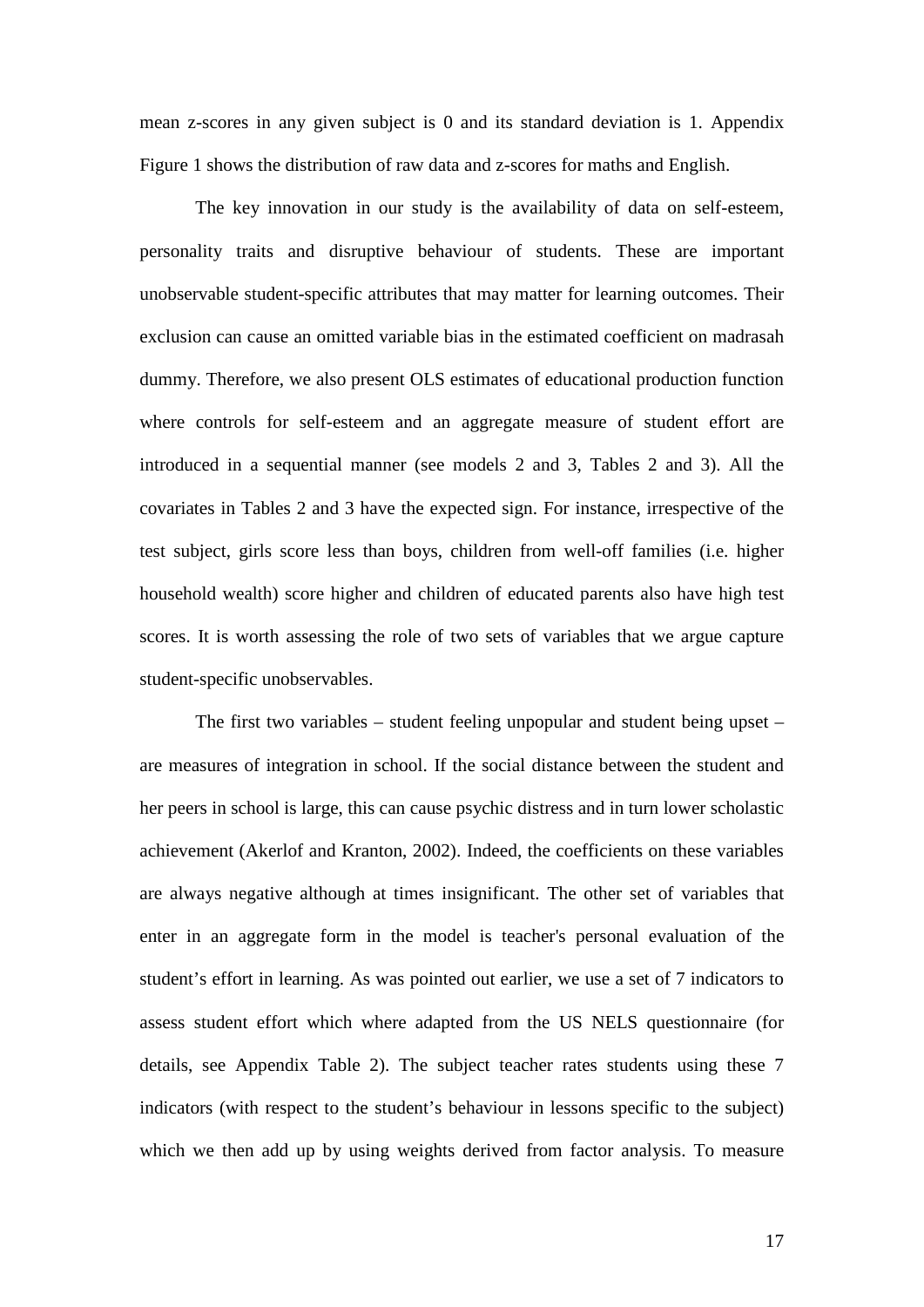student effort, we took the negative of the aggregated score. The coefficient on the resultant variable in Tables 2 and 3 is always significant and positive. In the pooled sample, it increases mathematics (English) score by 0.06 (0.10) of a standard deviation.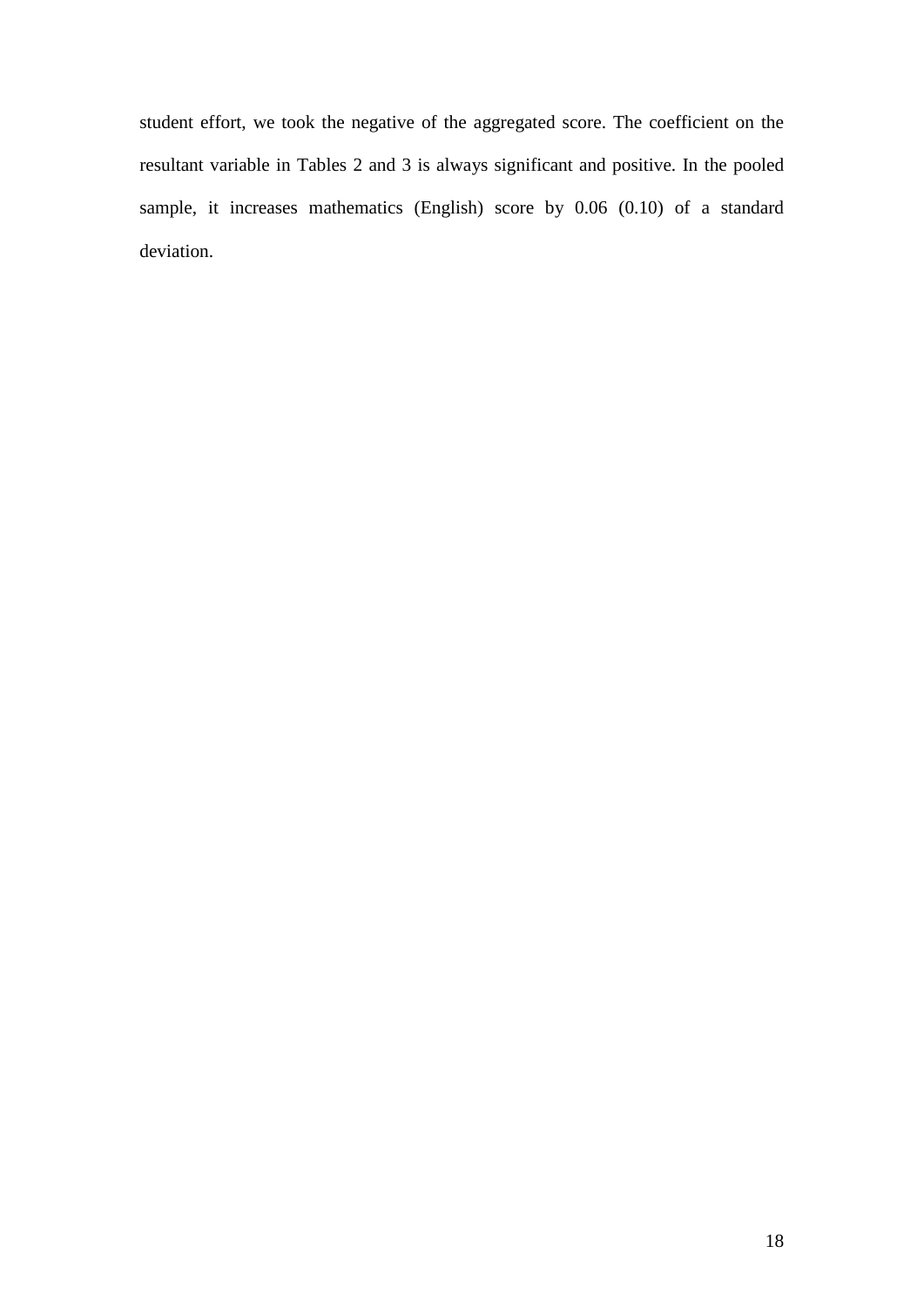| 1 AVIV 2.<br>estimates of determination of mathematics test secres | Full         | Full         | <b>Full</b>  | Male        | Male        | <b>Male</b> | Female      | Female      | Female          |
|--------------------------------------------------------------------|--------------|--------------|--------------|-------------|-------------|-------------|-------------|-------------|-----------------|
|                                                                    | (1)          | (2)          | (3)          | (1)         | (2)         | (3)         | (1)         | (2)         | $\overline{3)}$ |
| Madrasah                                                           | $-0.145$     | $-0.155$     | $-0.166$     | $-0.112$    | $-0.112$    | $-0.123$    | $-0.156$    | $-0.170$    | $-0.182$        |
|                                                                    | $(6.17)$ **  | $(6.56)$ **  | $(7.08)$ **  | $(2.86)$ ** | $(2.86)$ ** | $(3.16)$ ** | $(5.32)$ ** | $(5.77)$ ** | $(6.22)$ **     |
| Female                                                             | $-0.349$     | $-0.350$     | $-0.346$     |             |             |             |             |             |                 |
|                                                                    | $(17.11)$ ** | $(17.19)$ ** | $(17.09)$ ** |             |             |             |             |             |                 |
| Child's age                                                        | $-0.091$     | $-0.073$     | $-0.062$     | $-0.359$    | $-0.343$    | $-0.315$    | 0.163       | 0.181       | 0.167           |
|                                                                    | (0.77)       | (0.62)       | (0.53)       | $(2.26)^*$  | $(2.16)^*$  | $(2.00)*$   | (0.91)      | (1.01)      | (0.93)          |
| Child's age (squared)                                              | 0.002        | 0.001        | 0.001        | 0.011       | 0.011       | 0.010       | $-0.008$    | $-0.008$    | $-0.008$        |
|                                                                    | (0.39)       | (0.24)       | (0.18)       | $(1.94) +$  | $(1.85) +$  | $(1.73) +$  | (1.14)      | (1.24)      | (1.16)          |
| Non-Muslim                                                         | $-0.040$     | $-0.039$     | $-0.042$     | $-0.118$    | $-0.118$    | $-0.119$    | 0.023       | 0.025       | 0.022           |
|                                                                    | (1.03)       | (1.00)       | (1.09)       | $(2.08)*$   | $(2.10)*$   | $(2.12)^*$  | (0.44)      | (0.49)      | (0.42)          |
| Mother's education: primary                                        | 0.068        | 0.064        | 0.060        | 0.080       | 0.072       | 0.072       | 0.073       | 0.071       | 0.063           |
|                                                                    | $(2.40)$ *   | $(2.26)^*$   | $(2.13)*$    | $(1.75) +$  | (1.59)      | (1.60)      | $(2.05)*$   | $(2.01)^*$  | $(1.79) +$      |
| Mother's education: some secondary                                 | 0.075        | 0.074        | 0.070        | 0.051       | 0.046       | 0.054       | 0.095       | 0.095       | 0.084           |
|                                                                    | $(2.51)^*$   | $(2.49)*$    | $(2.35)^*$   | (1.02)      | (0.92)      | (1.09)      | $(2.56)*$   | $(2.59)$ ** | $(2.31)^*$      |
| Mother's education: secondary completed                            | 0.068        | 0.068        | 0.072        | 0.028       | 0.022       | 0.030       | 0.089       | 0.092       | 0.094           |
|                                                                    | $(1.97)$ *   | $(1.98)$ *   | $(2.11)*$    | (0.51)      | (0.40)      | (0.55)      | $(2.05)*$   | $(2.15)^*$  | $(2.20)$ *      |
| Mother's education: post-secondary                                 | 0.144        | 0.149        | 0.136        | 0.110       | 0.108       | 0.103       | 0.160       | 0.170       | 0.155           |
|                                                                    | $(3.18)$ **  | $(3.31)$ **  | $(3.05)$ **  | (1.56)      | (1.54)      | (1.48)      | $(2.77)$ ** | $(2.95)$ ** | $(2.71)$ **     |
| Father's education: primary                                        | 0.031        | 0.032        | 0.025        | 0.037       | 0.032       | 0.020       | 0.011       | 0.014       | 0.011           |
|                                                                    | (0.93)       | (0.95)       | (0.76)       | (0.70)      | (0.60)      | (0.37)      | (0.27)      | (0.33)      | (0.27)          |
| Father's education: some secondary                                 | 0.037        | 0.035        | 0.023        | $-0.011$    | $-0.014$    | $-0.023$    | 0.062       | 0.060       | 0.045           |
|                                                                    | (1.24)       | (1.20)       | (0.79)       | (0.23)      | (0.28)      | (0.49)      | $(1.70) +$  | (1.64)      | (1.24)          |
| Father's education: secondary completed                            | 0.052        | 0.046        | 0.039        | 0.044       | 0.041       | 0.030       | 0.058       | 0.053       | 0.048           |
|                                                                    | $(1.66) +$   | (1.50)       | (1.27)       | (0.86)      | (0.79)      | (0.59)      | (1.51)      | (1.39)      | (1.25)          |
| Father's education: post-secondary                                 | 0.141        | 0.136        | 0.118        | 0.135       | 0.132       | 0.116       | 0.130       | 0.125       | 0.105           |
|                                                                    | $(4.33)$ **  | $(4.19)$ **  | $(3.66)$ **  | $(2.60)$ ** | $(2.55)*$   | $(2.25)*$   | $(3.18)$ ** | $(3.04)$ ** | $(2.58)$ *      |
| Newspaper at home                                                  | $-0.018$     | $-0.020$     | $-0.024$     | 0.054       | 0.053       | 0.045       | $-0.058$    | $-0.062$    | $-0.064$        |
|                                                                    | (0.80)       | (0.89)       | (1.11)       | (1.48)      | (1.46)      | (1.25)      | $(2.09)*$   | $(2.22)*$   | $(2.33)*$       |
| Household wealth index                                             | 0.044        | 0.045        | 0.041        | 0.026       | 0.027       | 0.024       | 0.051       | 0.051       | 0.047           |
|                                                                    | $(4.00)$ **  | $(4.08)$ **  | $(3.74)$ **  | (1.46)      | (1.56)      | (1.38)      | $(3.69)$ ** | $(3.72)$ ** | $(3.45)$ **     |
| Student feeling unpopular                                          |              | $-0.101$     | $-0.086$     |             | $-0.066$    | $-0.048$    |             | $-0.112$    | $-0.098$        |
|                                                                    |              | $(4.30)$ **  | $(3.68)$ **  |             | $(1.76) +$  | (1.27)      |             | $(3.78)$ ** | $(3.33)$ **     |
| Student being upset                                                |              | $-0.092$     | $-0.087$     |             | $-0.138$    | $-0.131$    |             | $-0.071$    | $-0.069$        |
|                                                                    |              | $(3.96)$ **  | $(3.76)$ **  |             | $(3.82)$ ** | $(3.64)$ ** |             | $(2.39)*$   | $(2.33)*$       |
| Student effort (teacher's evaluation)                              |              |              | 0.064        |             |             | 0.066       |             |             | 0.062           |
|                                                                    |              |              | $(11.23)$ ** |             |             | $(7.03)$ ** |             |             | $(8.78)$ **     |
| Constant                                                           | 1.295        | 1.205        | 1.241        | 3.638       | 3.555       | 3.433       | $-1.016$    | $-1.097$    | $-0.861$        |
|                                                                    | (1.59)       | (1.48)       | (1.53)       | $(3.24)$ ** | $(3.18)$ ** | $(3.09)$ ** | (0.83)      | (0.89)      | (0.71)          |
| N                                                                  | 8483         | 8483         | 8483         | 3257        | 3257        | 3257        | 5226        | 5226        | 5226            |
| R-squared                                                          | 0.20         | 0.20         | 0.21         | 0.14        | 0.14        | 0.15        | 0.24        | 0.25        | 0.26            |

**Table 2**: OLS estimates of determinants of mathematics test scores

Note: (a) Regressions include a full set of *union* dummies. (b) Robust t-statistics are reported. (c) Student effort is an aggregate measure comprising of 7 sub-indices. For details, see Appendix Table 2.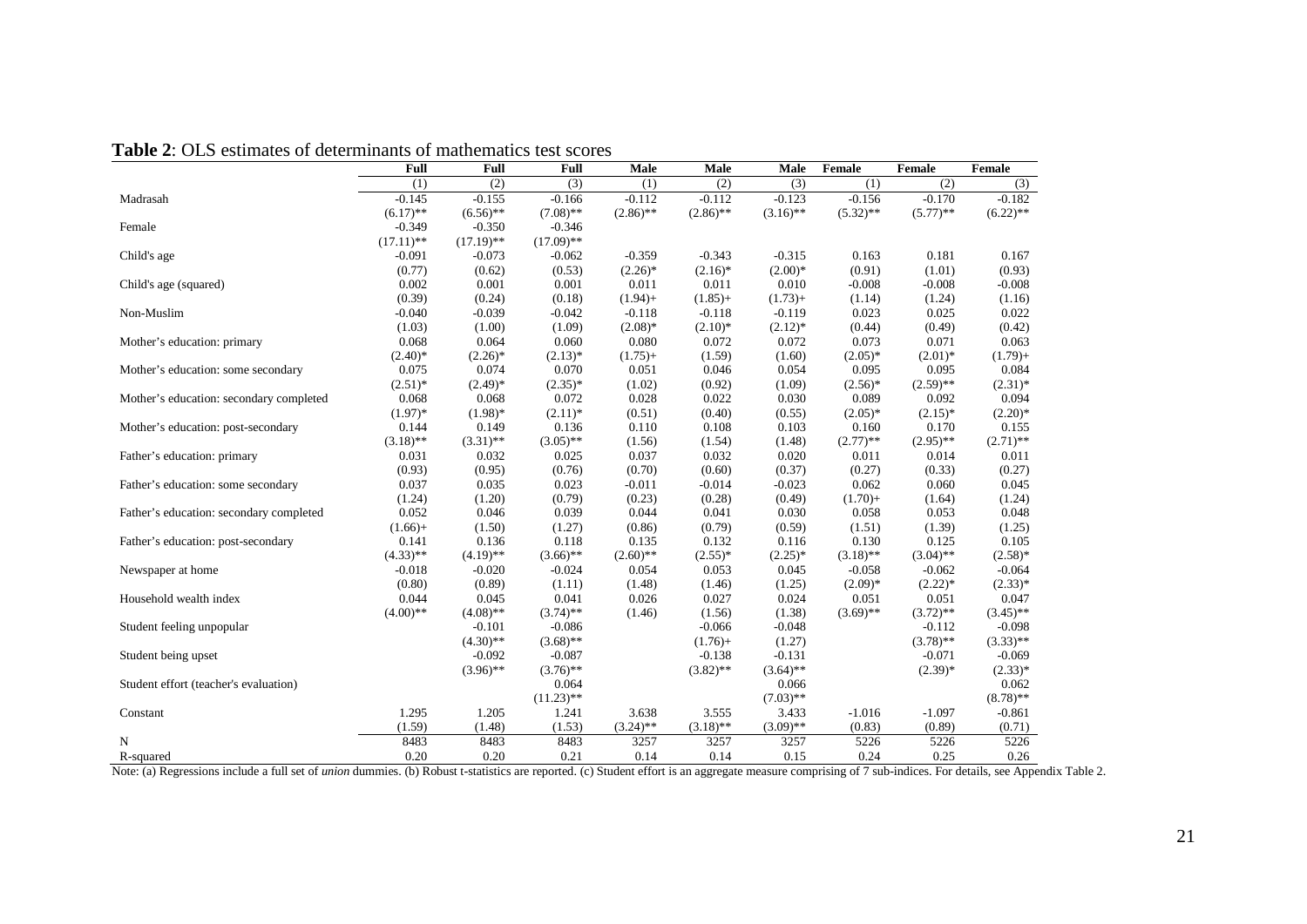| <b>Table 3:</b> OLS estimates of determinants of English test scores |  |  |  |  |  |
|----------------------------------------------------------------------|--|--|--|--|--|
|----------------------------------------------------------------------|--|--|--|--|--|

|                                                                                                                                                                                                                                 | Full         | <b>Full</b>  | Full         | Male         | Male         | Male         | Female       | Female       | Female       |
|---------------------------------------------------------------------------------------------------------------------------------------------------------------------------------------------------------------------------------|--------------|--------------|--------------|--------------|--------------|--------------|--------------|--------------|--------------|
|                                                                                                                                                                                                                                 | (1)          | (2)          | (3)          | (1)          | (2)          | (3)          | (1)          | (2)          | (3)          |
| Madrasah                                                                                                                                                                                                                        | $-0.496$     | $-0.509$     | $-0.532$     | $-0.460$     | $-0.464$     | $-0.487$     | $-0.509$     | $-0.529$     | $-0.546$     |
|                                                                                                                                                                                                                                 | $(20.95)$ ** | $(21.47)$ ** | $(22.86)$ ** | $(11.42)$ ** | $(11.49)$ ** | $(12.38)$ ** | $(17.51)$ ** | $(18.16)$ ** | $(18.99)$ ** |
| Female                                                                                                                                                                                                                          | $-0.115$     | $-0.113$     | $-0.109$     |              |              |              |              |              |              |
|                                                                                                                                                                                                                                 | $(5.63)$ **  | $(5.54)$ **  | $(5.42)$ **  |              |              |              |              |              |              |
| Child's age                                                                                                                                                                                                                     | $-0.192$     | $-0.186$     | $-0.207$     | $-0.275$     | $-0.272$     | $-0.212$     | $-0.242$     | $-0.230$     | $-0.316$     |
|                                                                                                                                                                                                                                 | (1.62)       | (1.57)       | $(1.79) +$   | $(1.67) +$   | $(1.66) +$   | (1.34)       | (1.35)       | (1.29)       | $(1.81) +$   |
| Child's age (squared)                                                                                                                                                                                                           | 0.004        | 0.004        | 0.005        | 0.008        | 0.008        | 0.006        | 0.006        | 0.006        | 0.009        |
|                                                                                                                                                                                                                                 | (1.00)       | (0.96)       | (1.24)       | (1.33)       | (1.32)       | (1.06)       | (0.92)       | (0.86)       | (1.41)       |
| Non-Muslim                                                                                                                                                                                                                      | $-0.054$     | $-0.051$     | $-0.068$     | $-0.107$     | $-0.106$     | $-0.127$     | $-0.005$     | 0.001        | $-0.010$     |
|                                                                                                                                                                                                                                 | (1.39)       | (1.30)       | $(1.78) +$   | $(1.83) +$   | $(1.82) +$   | $(2.25)^*$   | (0.09)       | (0.02)       | (0.20)       |
| Mother's education: primary                                                                                                                                                                                                     | 0.117        | 0.113        | 0.112        | 0.133        | 0.129        | 0.129        | 0.120        | 0.119        | 0.113        |
|                                                                                                                                                                                                                                 | $(4.10)$ **  | $(3.98)$ **  | $(4.02)$ **  | $(2.82)$ **  | $(2.73)$ **  | $(2.82)$ **  | $(3.41)$ **  | $(3.39)$ **  | $(3.28)$ **  |
| Mother's education: some secondary                                                                                                                                                                                              | 0.127        | 0.125        | 0.125        | 0.081        | 0.079        | 0.101        | 0.172        | 0.170        | 0.161        |
|                                                                                                                                                                                                                                 | $(4.21)$ **  | $(4.17)$ **  | $(4.24)$ **  | (1.58)       | (1.53)       | $(2.02)*$    | $(4.70)$ **  | $(4.69)$ **  | $(4.51)$ **  |
| Mother's education: secondary completed                                                                                                                                                                                         | 0.104        | 0.104        | 0.110        | 0.090        | 0.087        | 0.103        | 0.132        | 0.135        | 0.136        |
|                                                                                                                                                                                                                                 | $(3.01)$ **  | $(3.01)$ **  | $(3.27)$ **  | (1.57)       | (1.52)       | $(1.86) +$   | $(3.10)$ **  | $(3.18)$ **  | $(3.27)$ **  |
| Mother's education: post-secondary                                                                                                                                                                                              | 0.167        | 0.170        | 0.164        | 0.154        | 0.153        | 0.142        | 0.160        | 0.169        | 0.166        |
|                                                                                                                                                                                                                                 | $(3.68)$ **  | $(3.75)$ **  | $(3.71)$ **  | $(2.12)^*$   | $(2.10)*$    | $(2.01)*$    | $(2.80)$ **  | $(2.96)$ **  | $(2.97)$ **  |
| Father's education: primary                                                                                                                                                                                                     | 0.021        | 0.019        | 0.009        | 0.040        | 0.038        | 0.010        | 0.005        | 0.003        | 0.003        |
|                                                                                                                                                                                                                                 | (0.62)       | (0.57)       | (0.27)       | (0.73)       | (0.70)       | (0.19)       | (0.11)       | (0.06)       | (0.06)       |
| Father's education: some secondary                                                                                                                                                                                              | 0.050        | 0.050        | 0.034        | 0.029        | 0.029        | 0.003        | 0.074        | 0.070        | 0.060        |
|                                                                                                                                                                                                                                 | $(1.69) +$   | $(1.68) +$   | (1.17)       | (0.58)       | (0.58)       | (0.07)       | $(2.02)^*$   | $(1.94) +$   | $(1.68) +$   |
| Father's education: secondary completed                                                                                                                                                                                         | 0.068        | 0.059        | 0.045        | 0.047        | 0.042        | 0.027        | 0.073        | 0.064        | 0.051        |
|                                                                                                                                                                                                                                 | $(2.16)^*$   | $(1.90) +$   | (1.46)       | (0.89)       | (0.80)       | (0.52)       | $(1.91) +$   | $(1.70) +$   | (1.38)       |
| Father's education: post-secondary                                                                                                                                                                                              | 0.200        | 0.195        | 0.165        | 0.145        | 0.143        | 0.120        | 0.230        | 0.225        | 0.193        |
|                                                                                                                                                                                                                                 | $(6.10)$ **  | $(5.98)$ **  | $(5.17)$ **  | $(2.70)$ **  | $(2.67)$ **  | $(2.31)*$    | $(5.66)$ **  | $(5.56)$ **  | $(4.85)$ **  |
| Newspaper at home                                                                                                                                                                                                               | 0.002        | $-0.002$     | $-0.016$     | $-0.029$     | $-0.030$     | $-0.044$     | 0.010        | 0.003        | $-0.009$     |
|                                                                                                                                                                                                                                 | (0.07)       | (0.10)       | (0.71)       | (0.78)       | (0.81)       | (1.22)       | (0.37)       | (0.12)       | (0.35)       |
| Household wealth index                                                                                                                                                                                                          | 0.031        | 0.031        | 0.022        | 0.052        | 0.052        | 0.044        | 0.015        | 0.015        | 0.008        |
|                                                                                                                                                                                                                                 | $(2.82)$ **  | $(2.81)$ **  | $(2.05)*$    | $(2.88)$ **  | $(2.89)$ **  | $(2.51)^*$   | (1.12)       | (1.09)       | (0.58)       |
| Student feeling unpopular                                                                                                                                                                                                       |              | $-0.166$     | $-0.147$     |              | $-0.073$     | $-0.051$     |              | $-0.211$     | $-0.194$     |
|                                                                                                                                                                                                                                 |              | $(7.00)$ **  | $(6.33)$ **  |              | $(1.86) +$   | (1.35)       |              | $(7.20)$ **  | $(6.72)$ **  |
| Student being upset                                                                                                                                                                                                             |              | 0.014        | 0.016        |              | $-0.019$     | $-0.007$     |              | 0.028        | 0.024        |
|                                                                                                                                                                                                                                 |              | (0.59)       | (0.71)       |              | (0.51)       | (0.20)       |              | (0.95)       | (0.84)       |
| Student effort (teacher's evaluation)                                                                                                                                                                                           |              |              | 0.104        |              |              | 0.128        |              |              | 0.088        |
|                                                                                                                                                                                                                                 |              |              | $(19.61)$ ** |              |              | $(14.51)$ ** |              |              | $(13.31)$ ** |
| Constant                                                                                                                                                                                                                        | 2.115        | 2.101        | 2.342        | 2.422        | 2.413        | 2.140        | 2.421        | 2.389        | 3.039        |
|                                                                                                                                                                                                                                 | $(2.57)*$    | $(2.56)^*$   | $(2.92)$ **  | $(2.09)*$    | $(2.08)*$    | $(1.91) +$   | $(1.99)*$    | $(1.97)*$    | $(2.55)^*$   |
| N                                                                                                                                                                                                                               | 8483         | 8483         | 8483         | 3257         | 3257         | 3257         | 5226         | 5226         | 5226         |
|                                                                                                                                                                                                                                 | 0.19         | 0.19         | 0.23         | 0.21         | 0.21         | 0.26         | 0.22         | 0.23         |              |
| R-squared<br>Note: (a) Regressions include a full set of <i>union</i> dummies. (b) Robust t-statistics are reported. (c) Student effort is an aggregate measure comprising of 7 sub-indices. For details, see Appendix Table 2. |              |              |              |              |              |              |              |              | 0.26         |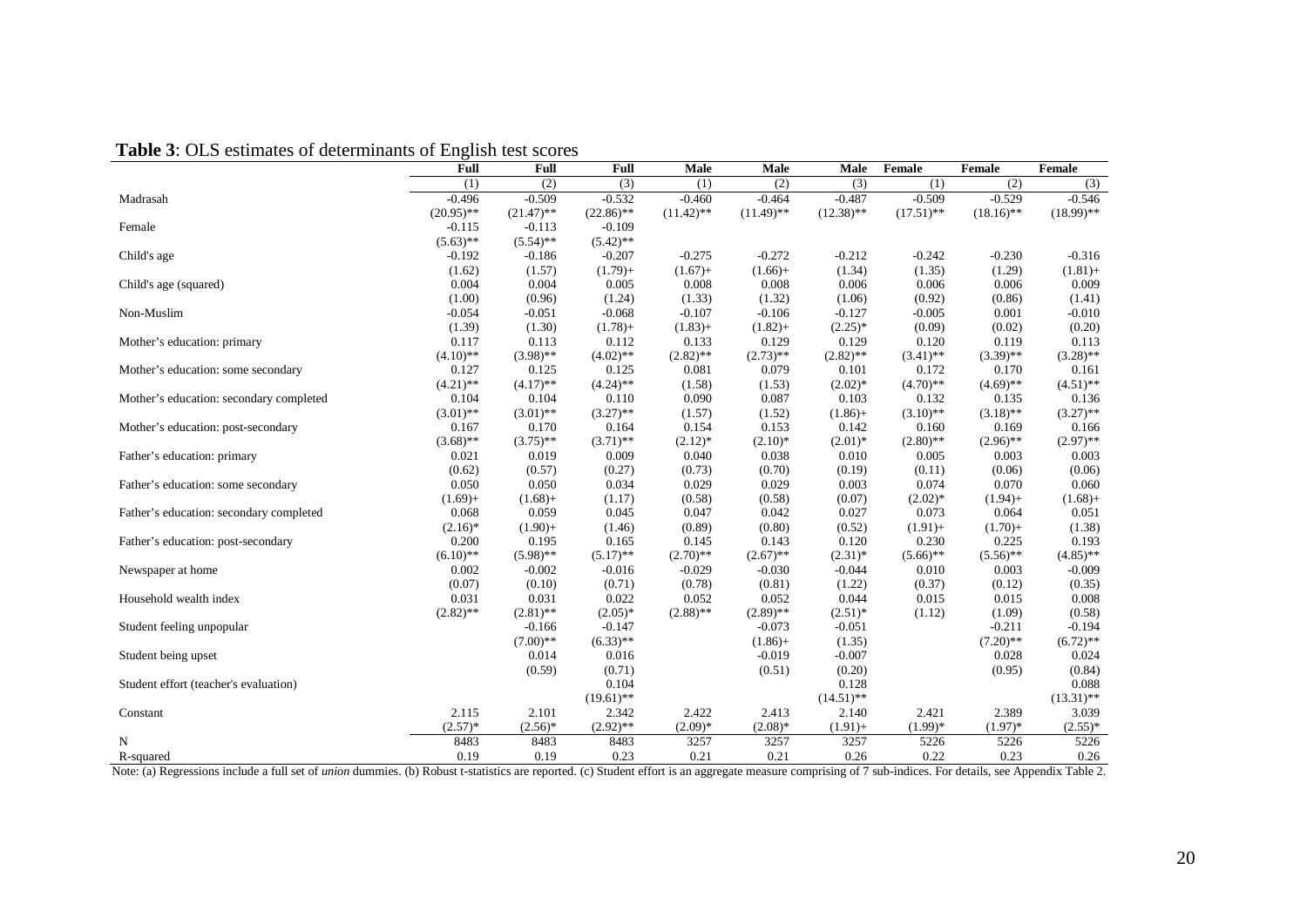In sum, Tables 2 and 3 confirm the importance of student-specific unobservable factors in educational production. Therefore, we repeat the analysis by using alternative methods of estimation. The main results are reported in Tables 4 and 5. **Table 4** reports estimates of the effect of madrasah attendance on mathematics scores while the same is reported for English scores in **Table 5**. In addition to results for the pooled sample, we also report the estimate of madrasah attendance separately for boys and girls.

In each Table, OLS and IV are reported (first and last columns) alongside an estimate of bias in the OLS estimate (column 2). For a given estimate, a total of 3 variants are reported. The first row corresponds to estimates that are obtained from a model where we only control for the child's demographic attributes<sup>[13](#page-17-1)</sup>, family background and dummies for school catchment area. The second row presents estimates that are obtained from a model where we additionally control for the extent of integration in school. Lastly, the third row for each sample presents estimates that are obtained by jointly controlling for the extent of integration in school and student effort level, in addition to the child's demographic attributes, family background and area dummies.

The first column in **Tables 4** and **5** respectively report the OLS estimates of madrasah effect in mathematics and English with controls for observables (age, gender, religion, parental education and household wealth). Also included is a full set of dummies for place of residence. For the sake of brevity, we only report the coefficient on the madrasah dummy.

<span id="page-23-0"></span><sup>&</sup>lt;sup>13</sup> In alternative specifications, we also controlled for the child's health (height for age and weight for age). However, these variables were not significant. Neither did they alter the size and significance of the point estimate of madrasah effect. Hence, they were excluded from the final model.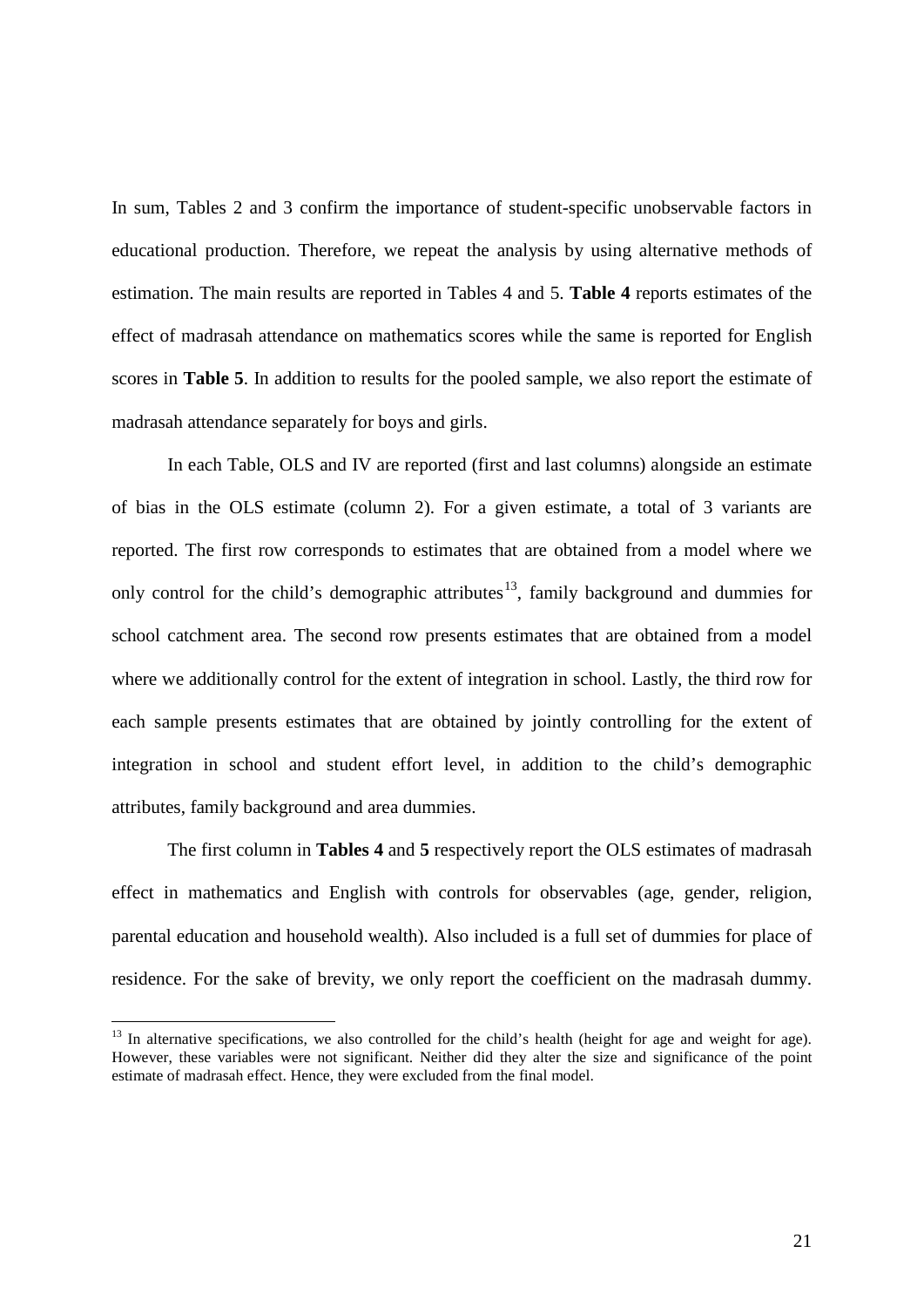Looking across the three model specifications used, it is unsurprising that the OLS estimate of madrasah effect changes as we bring in control for student-specific measures that are otherwise unobserved to the researcher. For instance, in the parsimonious specification with no control for "unobservables" (i.e. model 1), the madrasah effect is -0.14 of a standard deviation in mathematics (pooled sample). However, with controls for these two sets of student-specific "unobservables", the madrasah coefficient becomes -0.16 (i.e. model 3). This sizable gain in size remains irrespective of the test subject and whether we focus on pooled sample, boys or girls. This is consistent with the fact that madrasah students are reported to be better-integrated in school and given a higher score by their teachers for their learning effort. Nonetheless, our data does not capture all other sources of unobservables such as innate ability. Madrasah students on average may be more disciplined and better-integrated yet of low ability.[14](#page-23-0) If true, this may lead to downward bias in the OLS estimates.

<span id="page-24-0"></span><sup>&</sup>lt;sup>14</sup> As such, we are likely to under-estimate negative selection effects allowing a positive selection effect to dominate as evident from high values of effort indicators in the madrasah sample. The negative effect is present in our data (e.g., madrasah students come from poorer socio-economic status as seen from Table 1) yet underestimated along socio-economic dimension as we have poor controls for household poverty, one of the most important determinants of madrasah enrolment in rural Bangladesh (Asadullah et al., *Forthcoming*).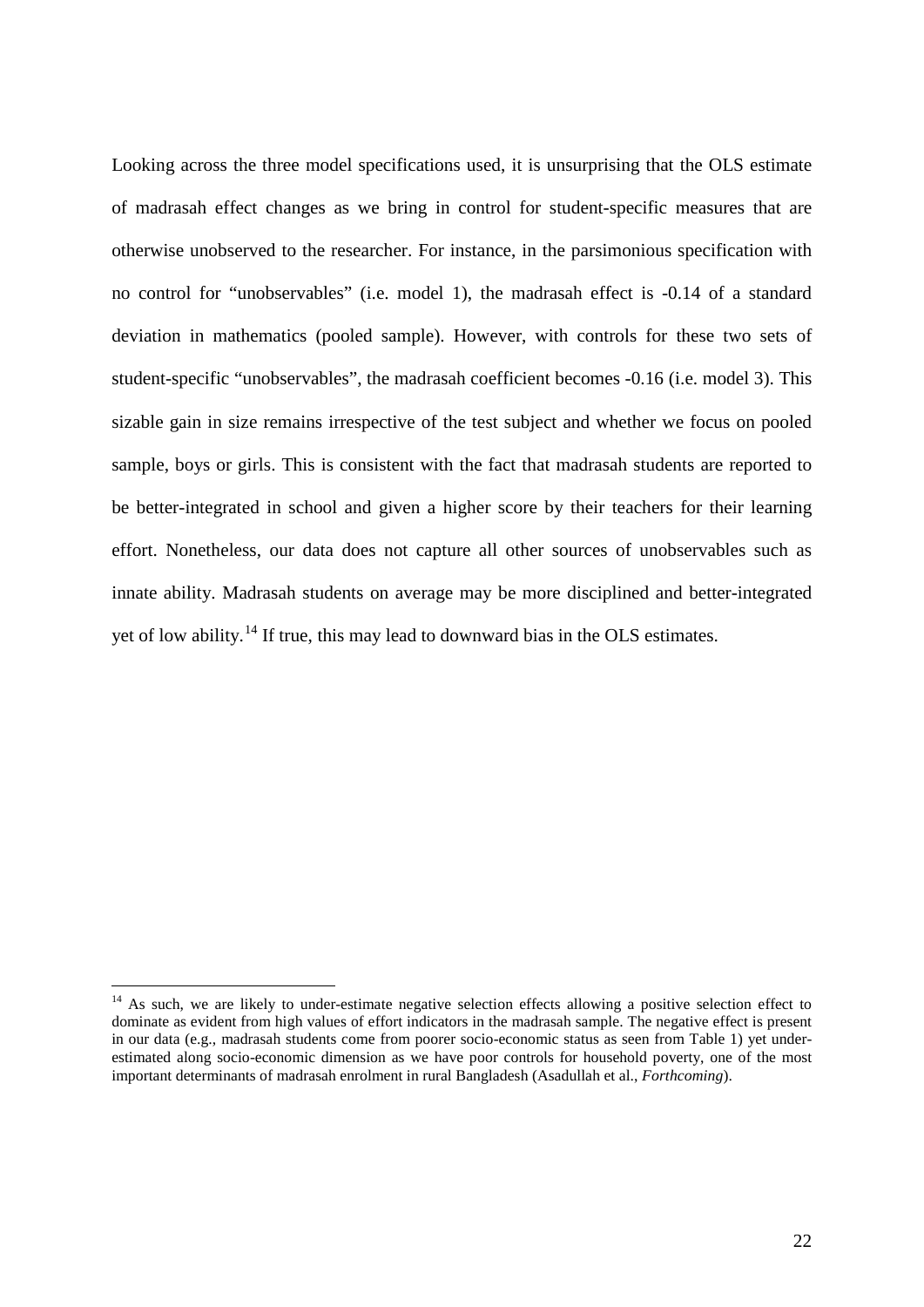|        | <b>Regression specification</b>                               | <b>OLS</b>  | bias    | IV       |
|--------|---------------------------------------------------------------|-------------|---------|----------|
| Full   | Model 1: Personal & family attributes, & region dummies       | $-0.145$    | $-0.25$ | 0.082    |
|        |                                                               | $(6.56)$ ** | 0.05    | (0.48)   |
|        | Model 2: $(+)$ Integration                                    | $-0.155$    | $-0.21$ | 0.104    |
|        |                                                               | $(6.76)$ ** | 0.04    | (0.75)   |
|        | Model 3: $(+)$ Integration & Effort/Non-cognitive ability     | $-0.166$    | $-0.16$ | 0.182    |
|        |                                                               | $(7.08)$ ** | 0.04    | (0.85)   |
| Male   | Model 1: Personal $\&$ family attributes, $\&$ region dummies | $-0.112$    | $-0.14$ | $-0.026$ |
|        |                                                               | $(2.86)$ ** | 0.16    | (0.06)   |
|        | Model 2: $(+)$ Integration                                    | $-0.112$    | $-0.14$ | 0.018    |
|        |                                                               | $(2.86)$ ** | 0.15    | (0.04)   |
|        | Model 3: $(+)$ Integration & Effort/Non-cognitive ability     | $-0.123$    | $-0.06$ | 0.148    |
|        |                                                               | $(3.16)$ ** | 0.14    | (0.30)   |
| Female | Model 1: Personal & family attributes, $\&$ region dummies    | $-0.156$    | $-0.23$ | 0.247    |
|        |                                                               | $(5.32)$ ** | 0.04    | (1.06)   |
|        | Model 2: $(+)$ Integration                                    | $-0.170$    | $-0.19$ | 0.261    |
|        |                                                               | $(5.77)$ ** | 0.04    | (1.13)   |
|        | Model 3: $(+)$ Integration & Effort/Non-cognitive ability     | $-0.182$    | $-0.14$ | 0.297    |
|        |                                                               | $(6.22)$ ** | 0.04    | (1.30)   |

**Table 4:** OLS and IV estimates of the effect of madrasah attendance on mathematics score

**Note:** (a) Detailed regression specifications (OLS model only) are reported in **Table 1**. (b) Estimates of bias in OLS model is based on AET paper. (c) Excluded instruments in the IV model are number of non-madrasah schools and unregistered madrasahs in the catchment area. (d) Extent of integration is defined in terms of two variables: Student feeling unpopular and student being upset. (f) t-statistics in parenthesis.

To this end, **Tables 4 and 5** also report IV estimates of madrasah effects in the third column. As excluded instruments, we use local supply of alternatives to registered madrasahs, namely number of non-madrasah schools and unregistered madrasahs. Interestingly enough, no longer is the madrasah coefficient significant. In case of mathematics regression, this is true for all sample and specifications (see **Table 4**). All the point estimates are also positive (except one for the male sub-sample). In case of English, however, the point estimates are always negative although all the gender-specific estimates are insignificant (see **Table 5**).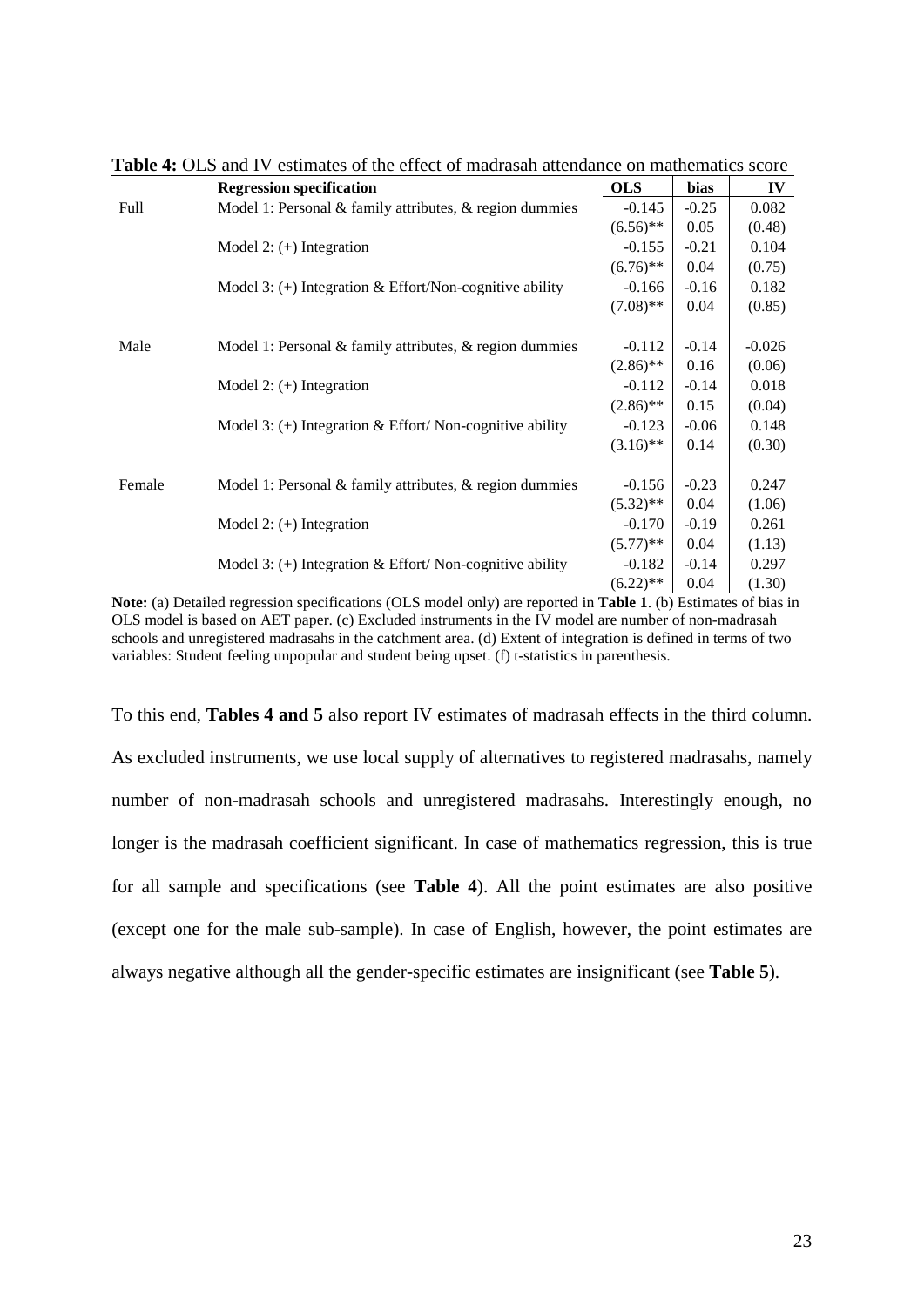|        | <b>Regression specification</b>                               | <b>OLS</b>   | bias    | IV         |
|--------|---------------------------------------------------------------|--------------|---------|------------|
| Full   | Model 1: Personal & family attributes, & region dummies       | $-0.496$     | $-0.72$ | $-0.448$   |
|        |                                                               | $(20.95)$ ** | 0.08    | $(2.03)*$  |
|        | Model 2: $(+)$ Integration                                    | $-0.509$     | $-0.66$ | $-0.465$   |
|        |                                                               | $(21.47)$ ** | 0.08    | $(2.11)^*$ |
|        | Model 3: $(+)$ Integration & effort/Non-cognitive ability     | $-0.532$     | $-0.45$ | $-0.375$   |
|        |                                                               | $(22.86)$ ** | 0.06    | $(1.84) +$ |
|        |                                                               |              |         |            |
| Male   | Model 1: Personal $\&$ family attributes, $\&$ region dummies | $-0.460$     | $-0.59$ | $-0.569$   |
|        |                                                               | $(11.42)$ ** | 0.14    | (1.14)     |
|        | Model 2: $(+)$ Integration                                    | $-0.464$     | $-0.58$ | $-0.605$   |
|        |                                                               | $(11.49)$ ** | 0.14    | (1.17)     |
|        | Model 3: $(+)$ Integration & effort/Non-cognitive ability     | $-0.487$     | $-0.38$ | $-0.073$   |
|        |                                                               | $(12.38)$ ** | 0.10    | (0.15)     |
|        |                                                               |              |         |            |
| Female | Model 1: Personal $\&$ family attributes, $\&$ region dummies | $-0.509$     | $-0.70$ | $-0.035$   |
|        |                                                               | $(17.51)$ ** | 0.08    | (0.15)     |
|        | Model 2: $(+)$ Integration                                    | $-0.529$     | $-0.54$ | $-0.106$   |
|        |                                                               | $(18.42)$ ** | 0.07    | (0.49)     |
|        | Model 3: $(+)$ Integration & effort/ Non-cognitive ability    | $-0.546$     | $-0.43$ | $-0.122$   |
|        |                                                               | $(18.99)$ ** | 0.06    | (0.57)     |

**Table 5:** OLS and IV estimates of the effect of madrasah attendance on English score

**Note:** (a) Detailed regression specifications (OLS model only) are reported in **Table 2**. (b) Estimates of bias in OLS model is based on AET paper. (c) Excluded instruments in the IV model are number of non-madrasah schools and traditional religious schools in the catchment area. (d) Extent of integration is defined in terms of two variables: Student feeling unpopular and student being upset. (e) t-statistics in parenthesis.

The validity of the IV estimates depends on the goodness of our excluded instruments. In all our 48 sample clusters, at least 25% of the secondary educational institutions are nonreligious schools. Therefore, local availability of non-madrasah schools should have significant predictive power as an instrument. Indeed, in all the first stage regressions (results not reported but available from the authors upon request), this variable negatively (and significantly) affects the probability of enrolment in madrasahs. However, despite their availability, non-religious schools may be over-subscribed.<sup>[15](#page-24-0)</sup> Local supply of registered

<span id="page-26-0"></span><sup>&</sup>lt;sup>15</sup> Indeed, mean class-size in grade 8 is much larger in non-madrasah schools than madrasahs in QSSMEB dataset.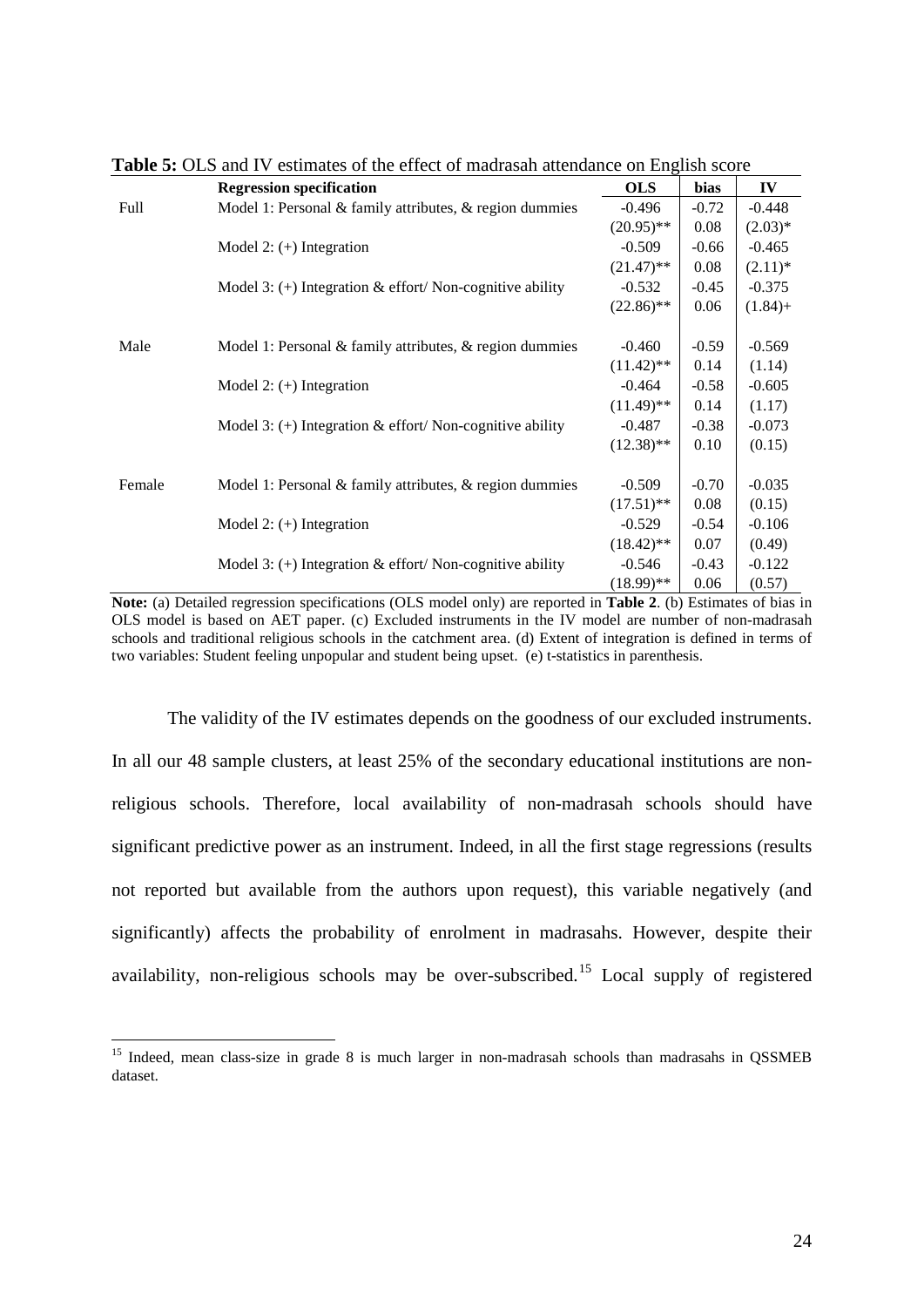schools may also be correlated with other community-specific measures of student achievement. All these issues may undermine our IV estimates.

Indeed, the very large difference between OLS and IV estimates are suggestive of the possibility that IV estimates are biased. Therefore, we follow the methodology proposed by AET and use the degree of selection on observables as a guide to how much selection there is on unobservables. The resultant bias in OLS estimate is reported in Column 2. There are three main findings. First, as we introduce controls for student-specific unsobervables, the estimate of the bias is reduced in size. For instance, the estimate is reduced from -0.25 (model 1) to -0.16 (model 3) in Table 1 (full sample). Similarly, it is reduced from -0.72 (model 1) to -0.45 (model 3) in Table 2 (full sample).

Second, size of the bias in OLS model is large. For instance, in case of mathematics (full sample, specification 1), estimate of the bias is larger than the OLS estimate of madrasah effect, leading to the true effect to be positive. As a matter of fact, 10 out of 12 estimates of bias in **Table 4** are equal to or larger than the corresponding OLS estimates suggesting that the true point estimate is actually positive. Similarly, 9 out of 12 estimates of bias in **Table 5** are equal to or larger than the corresponding OLS estimates suggesting that the true point estimate is actually positive. However, in both Tables, estimates of bias corresponding to model 3 (our most preferred specification) is always either smaller than or equal to the OLS estimate suggesting that the true effect is either zero or a smaller negative.

Third, on the basis of our preferred model estimates, OLS estimate based on correct model specification should be a smaller negative. When compared to IV estimates, this is true for English score. But in case of mathematics score, IV point estimates are always positive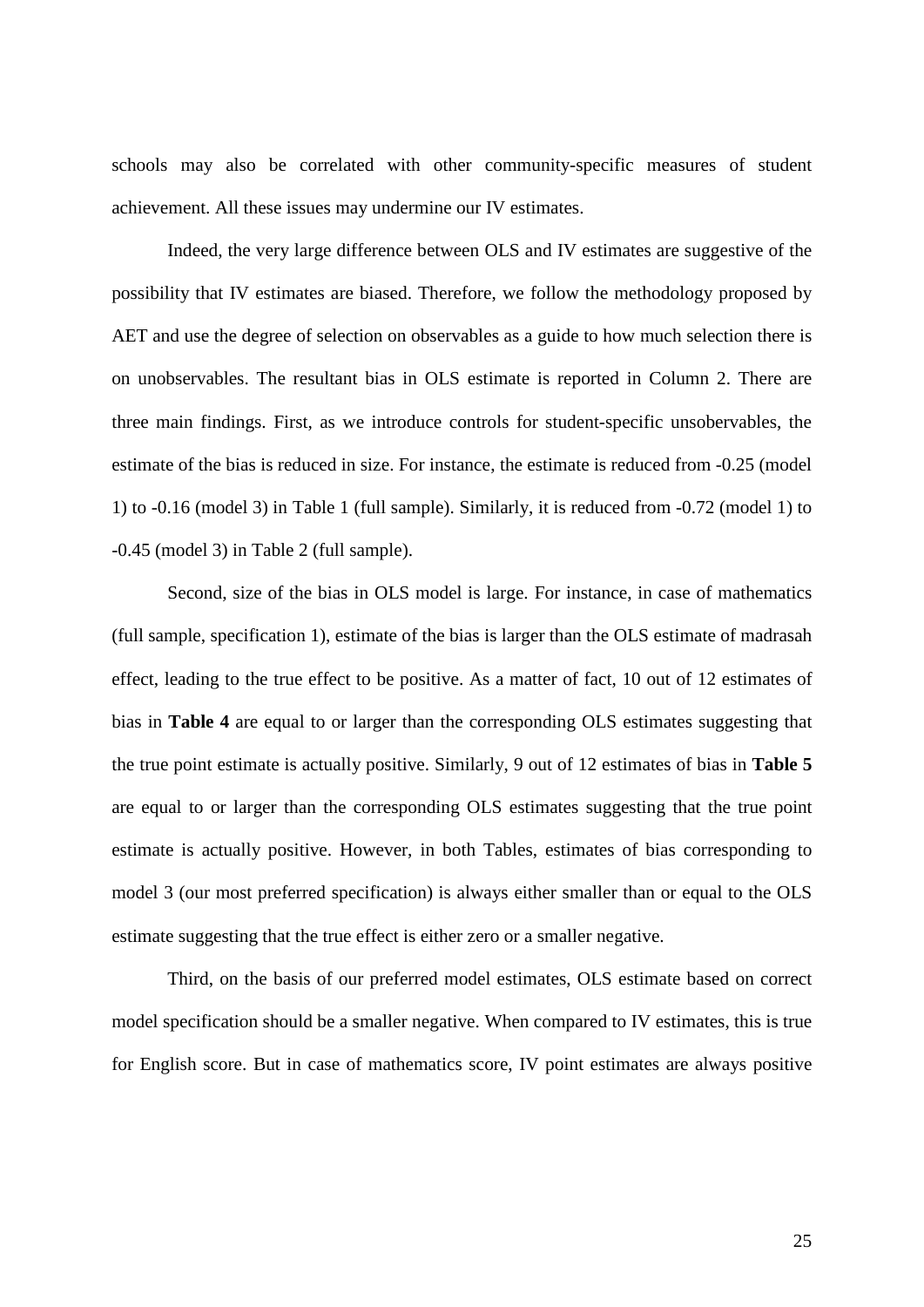and hence inconsistent with the bias corrected OLS estimates. For instance in Table 4, both the OLS estimate of madrasah effect and the AET measure of bias is -0.16. Yet, the IV estimate is 0.06. However, in all cases where the IV estimate disagrees with the bias corrected OLS estimates, the former is always statistically insignificant.

In sum, our analysis confirms the importance of unobservables in evaluating the impact of Islamic school attendance. Studies that ignore unobserved factors such as degree of integration in school and student effort and/or exclusively rely on OLS estimators are likely to provide misleading policy conclusions. Naïve estimates of Islamic school attendance overestimate the associated learning disadvantage. The level of learning in rural secondary education in Bangladesh is low irrespective of school type so that both state registered schools and madrasahs should be targeted for quality improvement. This finding is consistent with emerging evidence on student learning in low income countries including those with/without a large Islamic schooling sector (Pritchett, 2004; Beatty and Pritchett, 2012).<sup>[16](#page-26-0)</sup>

#### **6. Conclusion**

The evidence presented in this paper constitutes by far the most detailed account of the cognitive achievement in registered secondary madrasahs in Bangladesh. We find that registered madrasahs fare worse than their non-madrasah school counterparts, particularly in English. The gender gap in learning outcomes is also most pronounced in madrasahs. Thus, while registered madrasahs have played an instrumental role in reducing gender inequality in

<sup>&</sup>lt;sup>16</sup> Greaney et al. (1998) also confirm low level of basic competency amongst primary school completers in Bangladesh. In a revisionist study, Asadullah and Chaudhury (2013) build on Greaney et al. and confirm that the level of learning is very low across all primary school types in Bangladesh even when assessed in terms of rudimentary mathematics knowledge. This finding is consistent with emerging evidence from other countries in South Asia (Goyal, 2007a, 2007b; Das and Zajonc, 2010; Das, Pandey, and Zajonc, 2012).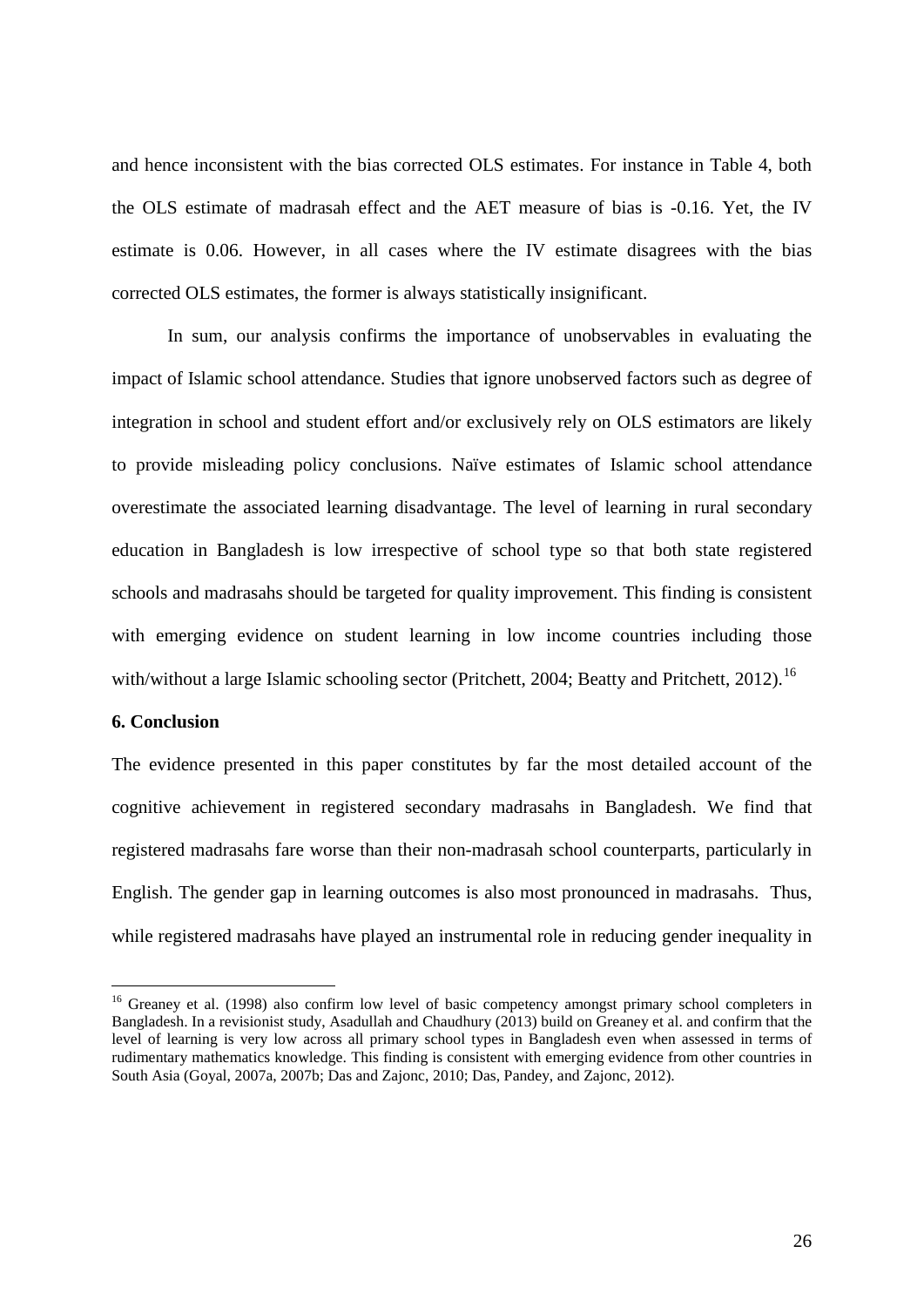access, they need to address the issue of gender inequality in learning. OLS regression estimates confirm that even after controlling for the child's age, gender and family background, the madrasah penalty remains substantive and significant in English and maths. However, the size of the penalty is modest. More importantly, we show that OLS estimates are downward biased. Taking into account the potential bias, the point estimate becomes close to zero suggesting no substantive difference in maths test score across students of madrasahs and schools. Moreover, evidence also suggests that madrasah students appear to perform better in Religion test than their peers in non-madrasah schools. These findings suggest that it is difficult to conclude if madrasahs systematically offer a lower quality education relative to non-madrasah school from the students and their parents' point of view. If anything, there appears to be a trade-off in terms of education quality between English and religion. At the same time, overall quality is low across the board. The mean test score in mathematics is only marginally better than the scores that would have obtained through random guesswork. This also implies that the current focus on increasing the local supply of non-madrasah schools (assuming that places in these schools are rationed) to abate the demand for madrasah education and improve access to quality education is unlikely to be effective. However, quality gap between non-madrasah schools and state-registered madrasahs may still be large in urban areas. Equally, learning outcomes in unregistered madrasahs (i.e. those outside the state sector) remains unknown. Because of incomparable curriculum structure of unregistered madrasahs, it is difficult to comment on the quality of education measured in terms of test scores. These questions are left out for future research.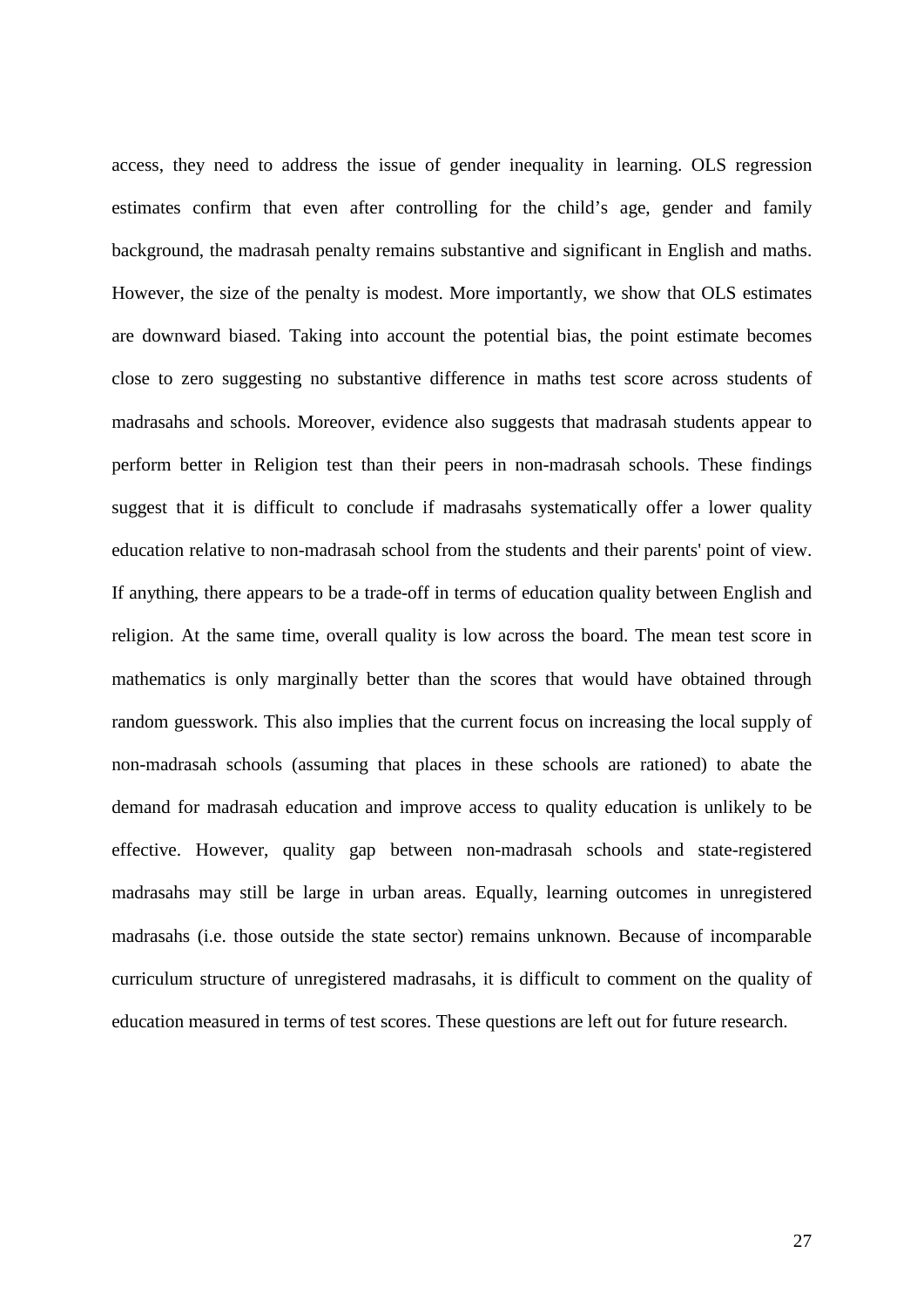#### **Reference**

- Akerlof, George A. & Rachel E. Kranton (2002) ["Identity and Schooling: Some Lessons for](http://ideas.repec.org/a/aea/jeclit/v40y2002i4p1167-1201.html)  [the Economics of Education,](http://ideas.repec.org/a/aea/jeclit/v40y2002i4p1167-1201.html)" *[Journal of Economic Literature](http://ideas.repec.org/s/aea/jeclit.html)*, 40(4): 1167-1201.
- Altonji, J., T. Elder and C. Taber (2005a) "An Evaluation of Instrumental Variable Strategies for Estimating the Effects of Catholic Schools," *Journal of Human Resources,* 4: 791- 821.
- Altonji, G., T. Elder and C. Taber (2005b) "Selection on Observed and Unobserved Variables: Assessing the Effectiveness of Catholic Schools," *Journal of Political Economy*, 113(1): 151-184.
- Asadullah, M. Niaz (2009), "Returns to Private and Public Education in Bangladesh and Pakistan: A Comparative Analysis," *Journal of Asian Economics*, 20(1): 77-86.
- Asadullah, M Niaz and Chaudhury, N. (2009) "Holy Alliances: Public Subsidies, Islamic High Schools, and Female Schooling in Bangladesh," *Education Economics*, 17(3): 377-394.
- Asadullah, M Niaz and Chaudhury, N. (2013) "Primary Schooling, School Quality and Student Learning," CGD Working Paper 349. Washington DC: Center for Global Development.
- Asadullah, M Niaz and Chaudhury, N. (*Forthcoming*) "Islamic School Enrolment in Bangladesh: Evidence from Household Survey Data," *Comparative Education Review*.
- Asadullah, M. Niaz and Chaudhury, N. and Dar, A. (2007) "Student Achievement Conditioned Upon School Selection: Religious and Secular Secondary School Quality in Bangladesh," *Economics of Education Review*, 26(6): 648-659.
- Asadullah, M Niaz, Chakrabarti, Rupa and Chaudhury, Nazmul (*Forthcoming*) "What Determines Religious School Choice? Theory and Evidence from Bangladesh," *Bulletin of Economic Research*. DOI: 10.1111/j.1467-8586.2012.00476.x
- Beatty, Amanda and Pritchett, Lant (2012) "From Schooling Goals to Learning Goals: How Fast Can Student Learning Improve?" CGD Policy Paper 012. Washington DC: Center for Global Development.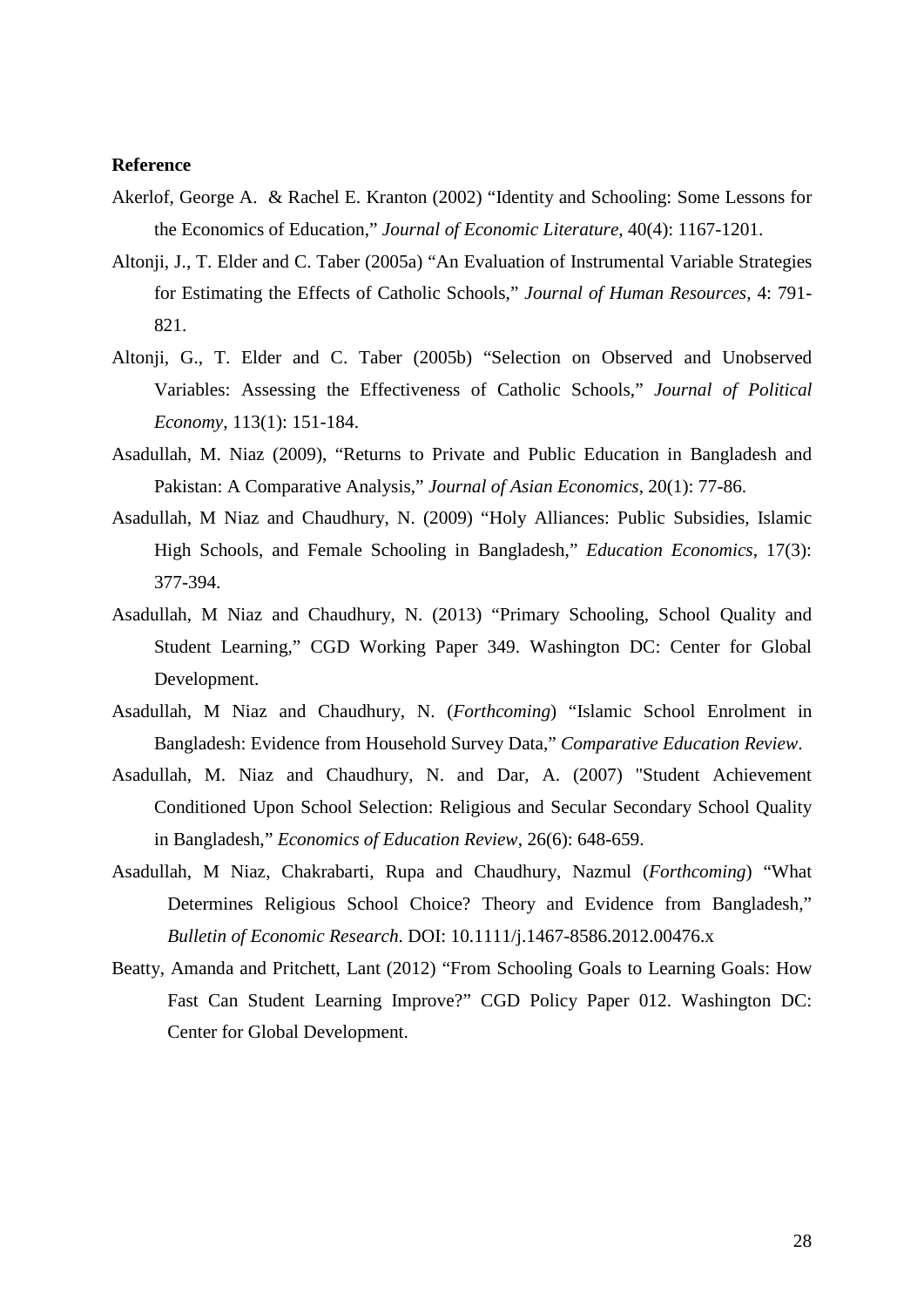- Bachelard, Michael (2012) "Indonesia's Jihad Factories: Uncovering Nurseries of Terrorism's Next Generation," The Sydney Morning Herald, October 7.
- Das, Jishnu, Pandey, P. and Zajonc, T. (2012) "Learning Levels and Gaps in Pakistan: A Comparison with Uttar Pradesh and Madhya Pradesh," *Economic and Political Weekly,* XLVII (26-27).
- Das, Jishnu and Tristan Zajonc (2010) "India Shining and Bharat Drowning: Comparing Two Indian States to the Worldwide Distribution in Mathematics Achievement," *[Journal of](http://ideas.repec.org/s/eee/deveco.html)  [Development Economics](http://ideas.repec.org/s/eee/deveco.html)*, 92(2): 175-187.
- Elder, Todd, and Christopher Jepsen (2014) "Are Catholic Primary Schools More Effective than Public Primary Schools?" *Journal of Urban Economics*, 80: 28–38.
- Evans, W. and R. Schwab (1995) "Finishing High School and Starting College: Do Catholic Schools Make a Difference?" *Quarterly Journal of Economics*, 110: 941-974.
- Gihleb, Rania & Giuntella, Osea (2013) "Nuns and the Effects of Catholic Schools: Evidence from Vatican II," IZA Discussion Papers 7753, Institute for the Study of Labor (IZA).
- Griswold, Eliza (2005) "The Next Islamist Revolution?" January 23, New York Times; Magazine Desk.
- Greaney, V., Khandker, S. R., and Alam, M. (1998) "Bangladesh: Assessing Basic Learning Skills". The World Bank.
- Goyal, Sangeeta (2007a) "Learning Achievements in India: A Study of Primary Education in Rajasthan," The World Bank.
- Goyal, Sangeeta (2007b) "Learning Achievements in India: A Study of Primary Education in Orissa," The World Bank.
- Hanushek, E. (2003) "The Failure of Input-based School Policies," *Economic Journal*, 113, F64-98.
- Hanushek, E. and Ludger Woessmann (2008) "The Role of Cognitive Skills in Economic Development," *Journal of Economic Literature*, 46(3): 607-68.
- Hwang, Julie Chernov (2012) "Terrorism in Perspective: An Assessment of "Jihad Project" Trends in Indonesia," AsiaPacific Issues No. 104. Honolulu: East-West Center.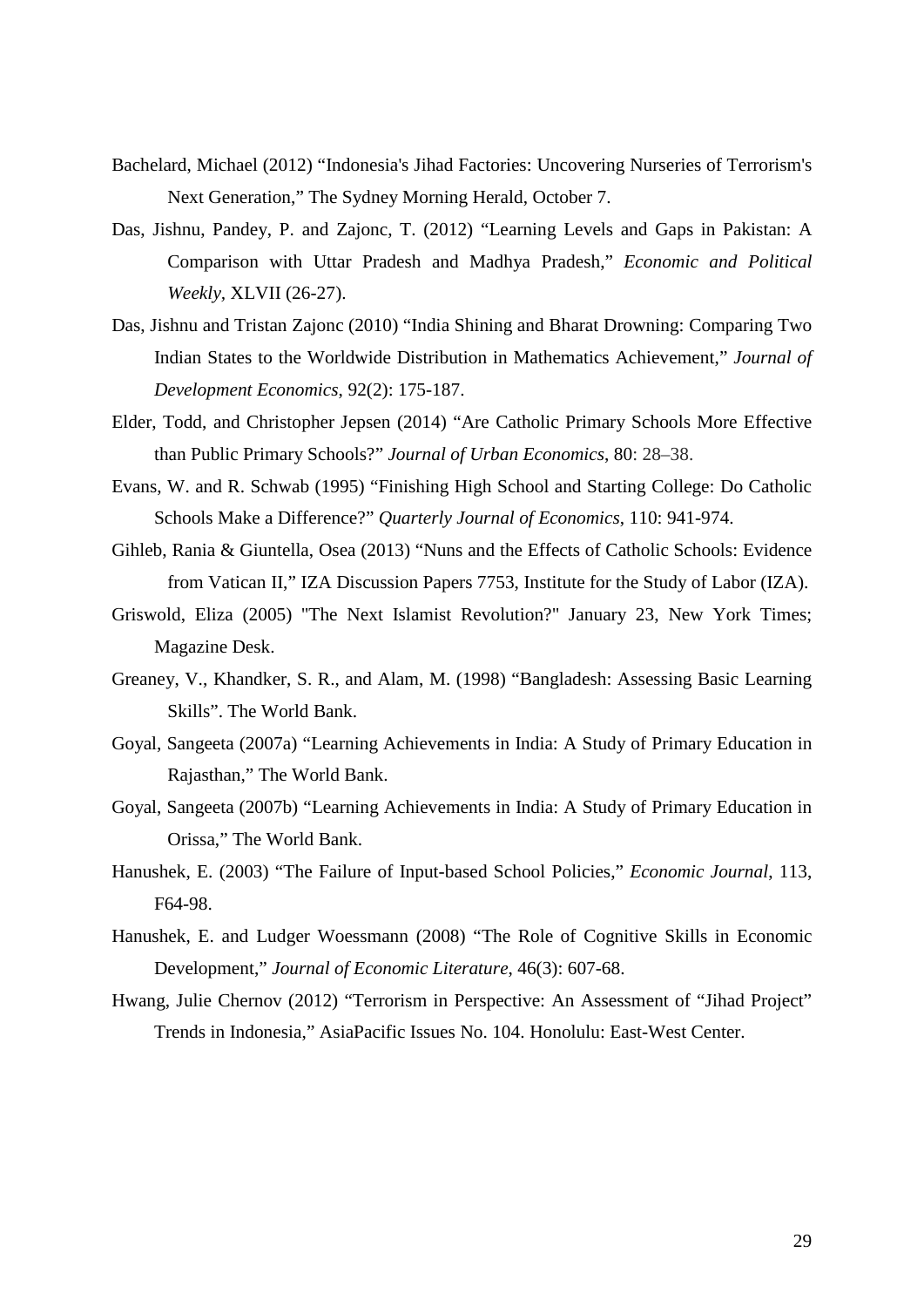- Jepsen, C. (2003) "The Effectiveness of Catholic Primary Schooling," *Journal of Human Resources*, 38: 928-941.
- McEwan, Patrick J. (2001) "The Effectiveness of Public, Catholic, and Non-Religious Private Schools in Chile's Voucher System," *Education Economics,* 9(2): 103-128.
- Neighbour, Sally (2004) *In the Shadow of Swords: On the Trail of Terrorism from Afghanistan to Australia*. Sydney: HarperCollins Australia.
- Newhouse, D., and Beegle, K. (2006) "The Effect of School Type on Academic Achievement: Evidence from Indonesia," *Journal of Human Resources*, 41(3): 529-557.
- Neal, D. (1997) "The Effects of Catholic Secondary Schooling on Educational Achievement," *Journal of Labour Economics*, 15: 98-123.
- Prais, S., (2005) "The Superior Educational Attainments of Pupils in Religious Foundation Schools in England," *National Institute Economic Review*, 193: 102-105.
- Pritchett, Lant (2004) "Access to Education." In *Global Crises, Global Solutions*, edited by Björn Lomborg. Cambridge: Cambridge University Press.
- Rosenberg, M. (1979) Conceiving the self. Malabar, FI: Krieger Publishing Company.
- Sander, W. (1996) "Catholic Grade Schools and Academic Achievement," *Journal of Human Resources*, 31: 540-548.
- Sachar, Rajindar (2006) "Social, Economic and Educational Status of the Muslim Community of India: A Report", Prime Minister's High Level Committee Cabinet Secretariat Government of India.
- Silva, Olmo and Gibbons, Stephen (2011) "Faith Primary Schools: Better Schools or Better Pupils?" *Journal of Labor Economics*, 29 (3): 589-635.
- Wodon, Quentin (2013) "Faith-inspired, Private Secular, and Public Schools in Sub-Saharan Africa: Market Share, Reach to the Poor, Cost, and Satisfaction", MPRA Paper 45363, University Library of Munich, Germany.
- World Bank (2010) "Secondary School Madrasas in Bangladesh: Incidence, Quality, and Implications for Reform", Bangladesh Development Studies (BDS) Series no 27.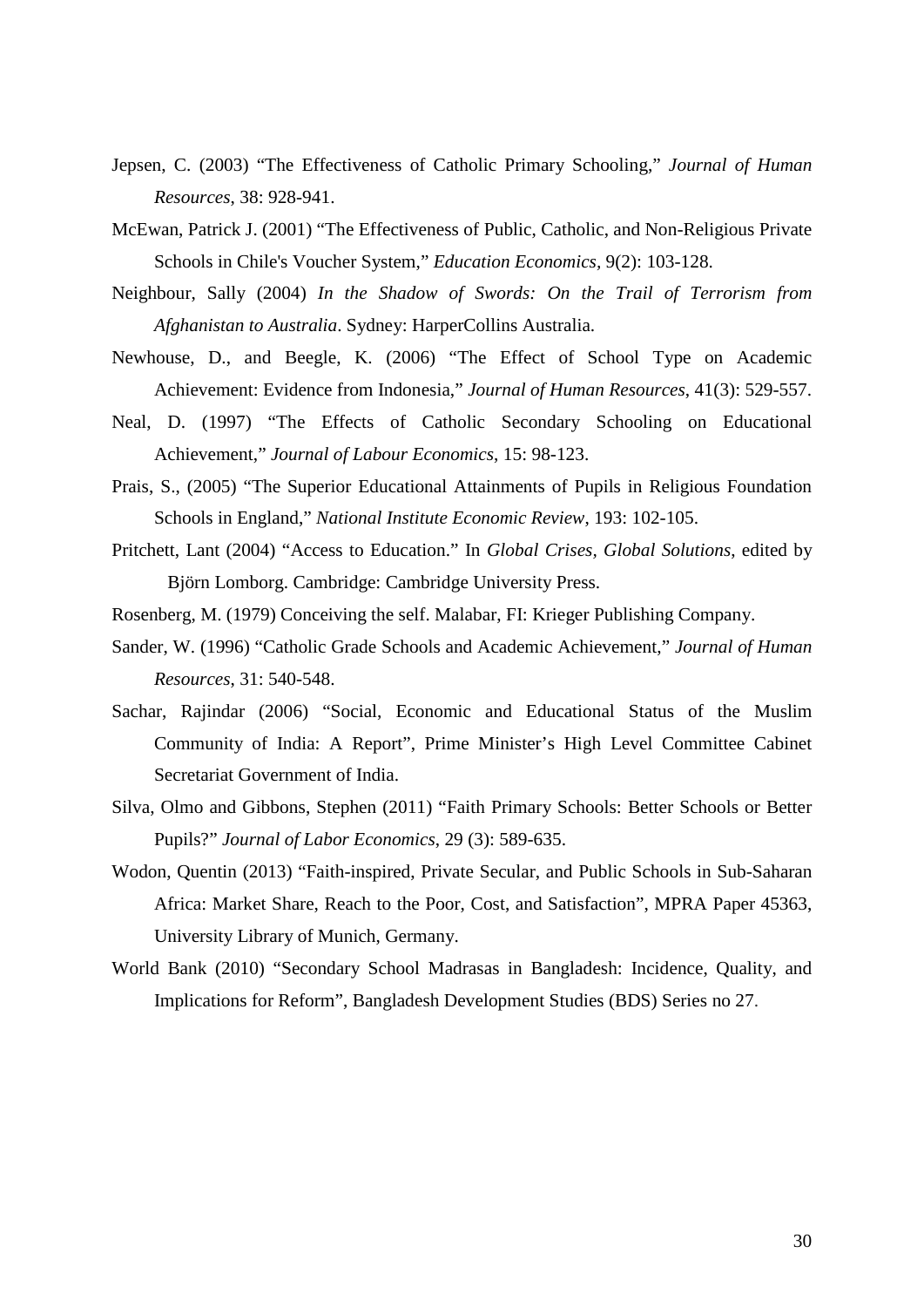|                                         | School           | Madrasah         |
|-----------------------------------------|------------------|------------------|
| <b>School</b> attributes                |                  |                  |
| School<br>: Government                  | 0.02             |                  |
| : Non-government; unaided               | 0.08             |                  |
| : Non-government; aided                 | 0.90             |                  |
| Madrasah: Non-government; unaided       |                  | 0.15             |
| : Non-government; aided                 |                  | 0.85             |
| log(school land)                        | 4.88             | 4.77             |
| School has cell phone                   | 0.31             | 0.25             |
| log(f# of rooms in school)              | 2.61             | 2.70             |
| Ln(fees in tot)                         | 4.96             | 4.20             |
| Class size                              | 59               | 39               |
| Co-educational (fraction)               | 0.83             | 0.80             |
| Female dress code (full body cover)     | 0.01             | 0.69             |
| Residential – fully (partly)            | $\boldsymbol{0}$ | 0.33(0.87)       |
| Sits on bench/chair in classroom        | 1.00             | 1.00             |
| No maths in grade 8 (fraction)          | $\mathbf{0}$     | $\boldsymbol{0}$ |
| No English in grade 8 (fraction)        | $\overline{0}$   | $\mathbf{0}$     |
| Average teacher                         |                  |                  |
| Fraction of female teachers             | 0.18             | 0.09             |
| Fraction of trained teachers            | 0.69             | 0.25             |
| Fraction of temporary teachers          | 0.06             | 0.03             |
| Teacher salary in Tk (in US \$)         | 5856.34 (86.12)  | 4789.61 (70.43)  |
| log(mean teacher salary)                | 8.63             | 8.37             |
| Salary data missing                     | 0.04             | 0.04             |
| Total years of education                | 14               | 16               |
| Any religious education                 | 0.10             | 0.59             |
| <b>Maths teacher</b>                    |                  |                  |
| Fraction of teachers being female       | 0.08             | 0.06             |
| Fraction of teachers being w/o training | 0.09             | 0.37             |
| Fraction of teachers being Hindu        | 0.26             | 0.03             |
| Teaching experience (in years)          | 14.58            | 10.42            |
| Total years of education                | 14.09            | 13.97            |
| Household asset index                   | 0.28             | $-0.05$          |
| Preparation (log of hours)              | 2.24             | 2.32             |
| <b>English teacher</b>                  |                  |                  |
| Proportion of teachers being female     | 0.22             | 0.13             |
| Proportion of teachers w/o training     | 0.16             | 0.42             |
| Proportion of teachers being Hindu      | 0.17             | 0.05             |
| Teaching experience (in years)          | 13.21            | 12.63            |
| Total years of education                | 14.17            | 13.99            |
| Household asset index                   | 0.23             | $-0.03$          |
| Preparation (log of hours)              | 2.25             | 2.28             |
| N                                       | 206              | 123              |

## **Appendix Table 1:** Summary stats of school and teacher characteristics by school type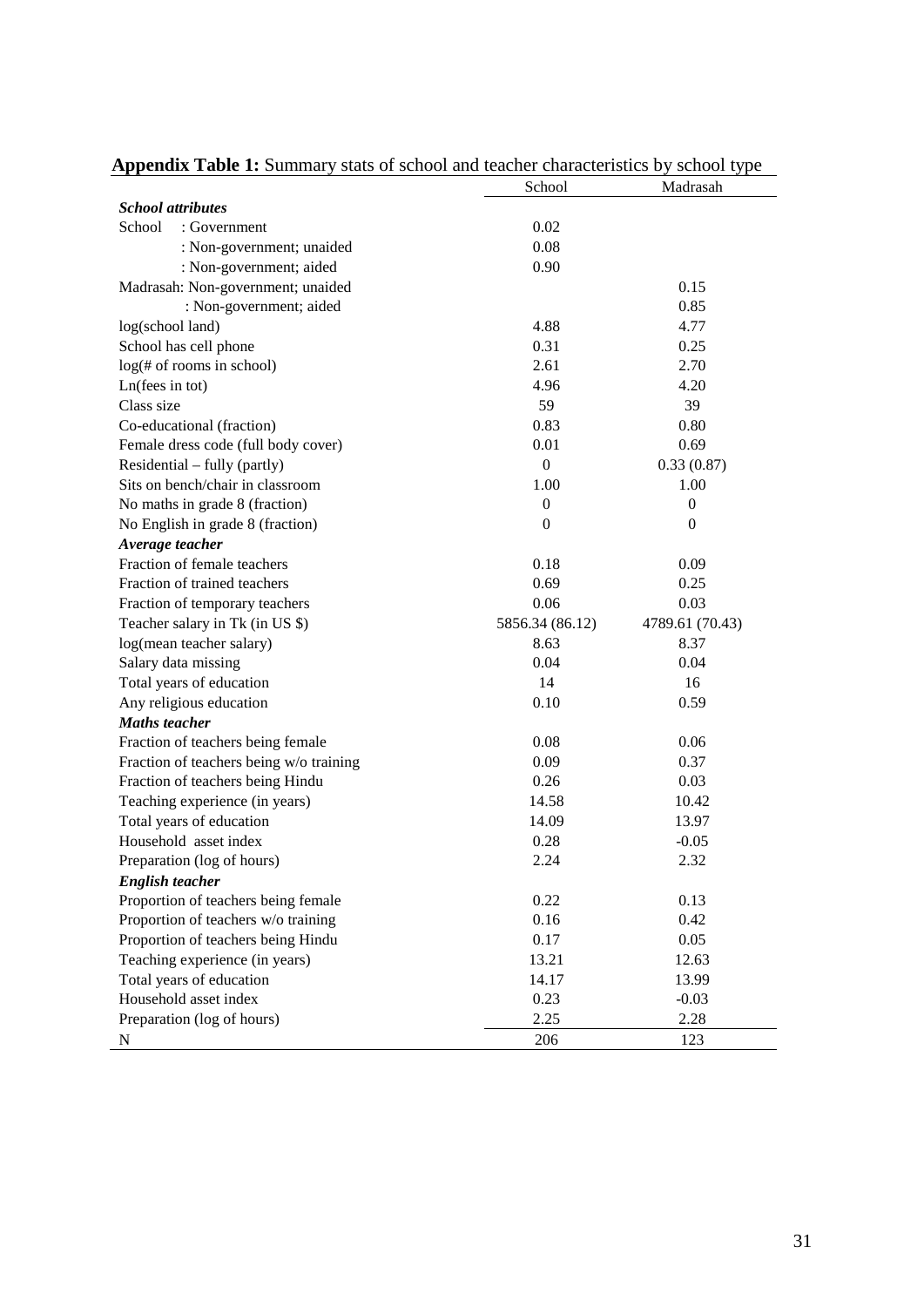|                      |               | <b>English</b>  |               |                 |
|----------------------|---------------|-----------------|---------------|-----------------|
|                      | <b>School</b> | <b>Madrasah</b> | <b>School</b> | <b>Madrasah</b> |
| Perform below merit  | 0.38          | 0.39            | 0.37          | 0.37            |
| Homework incomplete  | 0.31          | 0.32            | 0.30          | 0.32            |
| Frequently absent    | 0.29          | 0.33            | 0.30          | 0.30            |
| Late coming to class | 0.24          | 0.23            | 0.22          | 0.21            |
| Inattentive          | 0.27          | 0.23            | 0.25          | 0.22            |
| Passive/withdrawn    | 0.26          | 0.19            | 0.25          | 0.19            |
| Disruptive           | 0.12          | 0.06            | 0.09          | 0.04            |

**Appendix Table 2:** Summary stats of teacher evaluation of student behavior

**Note**: Each variable takes a value 1 if the teacher answers affirmatively and 0 otherwise.